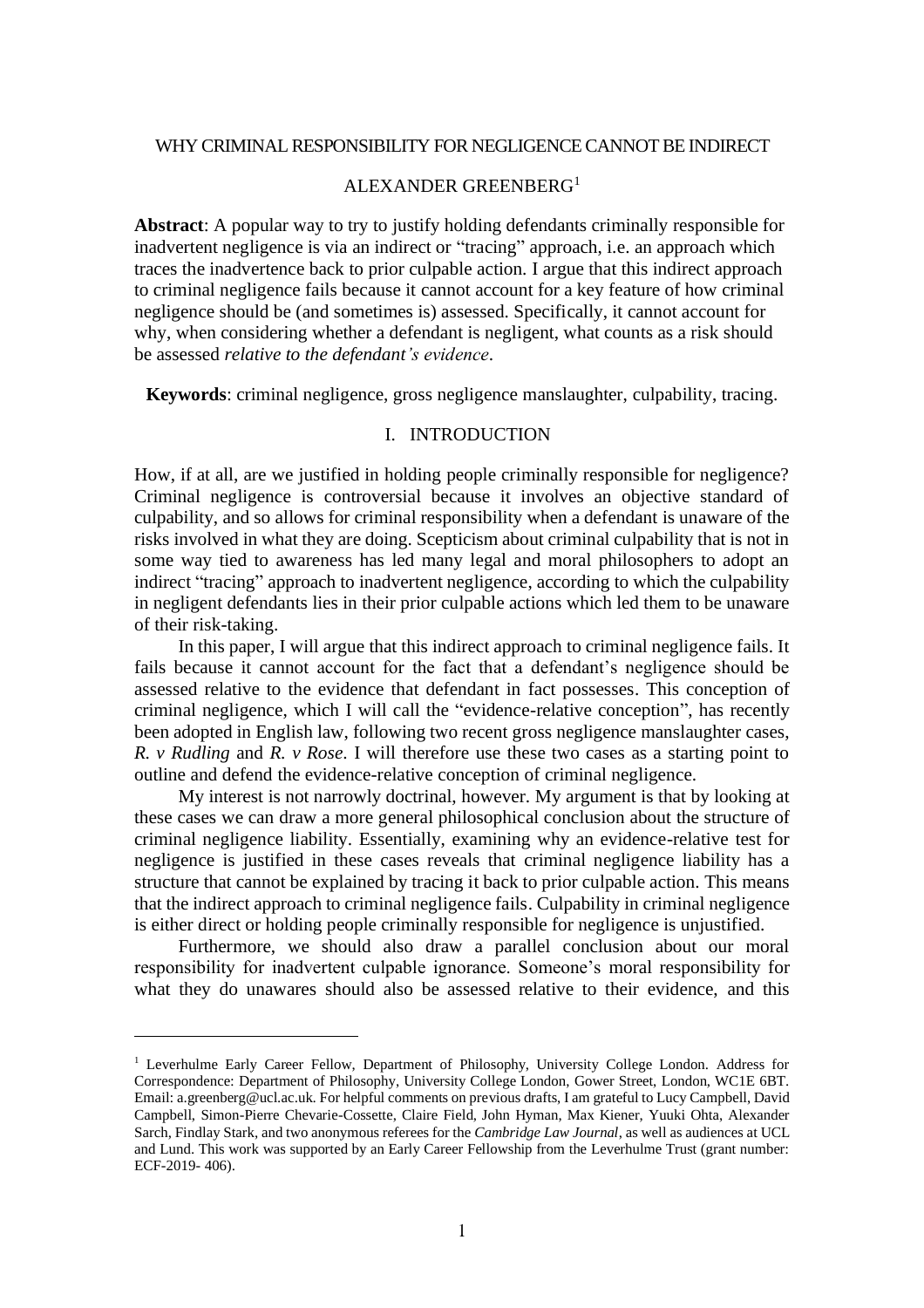likewise cannot be accounted for by tracing approaches to culpable ignorance. Tracing thus cannot explain either criminal or moral responsibility for inadvertence.

#### II. CRIMINAL NEGLIGENCE

I will start by defining criminal negligence. Criminal negligence is a species of criminal culpability or fault. It is when criminal liability is imposed on the basis that a defendant should have been aware of some risk they are taking. A negligent defendant is one who causes harm when they should have been aware that their conduct carried the risk of harm, and should have taken precautions which, if taken, would have averted the harm.

Negligence is an "objective" standard of fault, in the sense that it does not require any mental states on the part of the defendant. In this respect, negligence differs from other mens rea concepts, such as intention, knowledge, and recklessness, which *do* refer to mental states and are in this respect "subjective". Recklessness as to a material element of an offence – e.g. recklessness as to whether someone else's property will be damaged – *does* require awareness that there is a risk of that element occurring.<sup>2</sup>

Most serious offences in English law require at least recklessness. For example, criminal damage, assault, and battery all require at least recklessness and cannot be committed negligently.<sup>3</sup> More generally, it is a principle of statutory interpretation that if a statute defines an offence without requiring specific mens rea, there is a presumption that the offence requires at least recklessness.<sup>4</sup> However, there are some important serious offences which can be committed negligently. The most prominent example is gross negligence manslaughter, which I will discuss below. Another example is the offence of causing or allowing a child or vulnerable adult to die or suffer serious physical harm, which requires that the defendant "was, or ought to have been, aware" of "a significant risk of serious physical harm being caused" to the victim.<sup>5</sup> This is an offence of negligence because it allows for conviction on the basis that the defendant "ought to have been aware" of the relevant risk, even if they were not. A number of driving offences also involve objective tests of fault. Dangerous driving, for example, requires the defendant to drive in a way that "falls far below what would be expected of a competent and careful driver", and where "it would be obvious to a competent and careful driver that driving in that way would be dangerous".<sup>6</sup> "Dangerous" here refers to

<sup>2</sup> *R. v G and another* [2003] UKHL 50, [2004] 1 A.C. 1034, 1057. Strictly speaking, the ruling in *G* was only intended to cover the meaning of "recklessness" in relation to criminal damage (see Lord Bingham's comments at 1054). However, a number of judgments have not followed this restriction: see the cases noted in F. Stark, *Culpable Carelessness: Recklessness and Negligence in the Criminal Law* (Cambridge 2016), 27, note 6.

<sup>&</sup>lt;sup>3</sup> For criminal damage, see the Criminal Damage Act 1971, ss.  $1(1)$ ,  $1(2)(a)$ . For assault and battery (case law does not discriminate between these offences on mens rea issues), see *R. v Spratt* [1990] 1 W.L.R. 1073 (C.A.); *R v Savage* & *R. v Parmenter* [1992] 1 A.C. 699 (C.A.).

<sup>4</sup> *B (a Minor) v DPP* [2000] 2 A.C. 428, 462. Previous cases established the principle that there is a presumption of mens rea: see *Sweet v Parsley* [1970] A.C. 132, 148. *B* added that this should be understood subjectively, i.e. as a presumption of at least recklessness. Not all common law systems read the presumption in this way. Some non-UK Commonwealth jurisdictions, such as Canada, Australia, and New Zealand, have a presumption that offences at least require *negligence* (by means of having a universally applicable "due diligence" defence). This alternative was discussed in *Sweet v Parsley* (at, e.g., 150, 157–158), but was not adopted, as the justices thought it to be inconsistent with the presumption of innocence established in *Woolmington v DPP* [1935] A.C. 462. For discussion, see A. P. Simester, J. R. Spencer, F. Stark, G. R. Sullivan, and G. J. Virgo, *Simester and Sullivan's Criminal Law: Theory and Doctrine*, 7th ed., (Oxford 2019), 213–15.

<sup>&</sup>lt;sup>5</sup> Domestic Violence, Crime and Victims Act 2004, ss.  $(1)(c)$ ,  $(1)(d)(i)$ .

 $6$  Road Traffic Act 1988, ss. 2A(1)(a)–(b).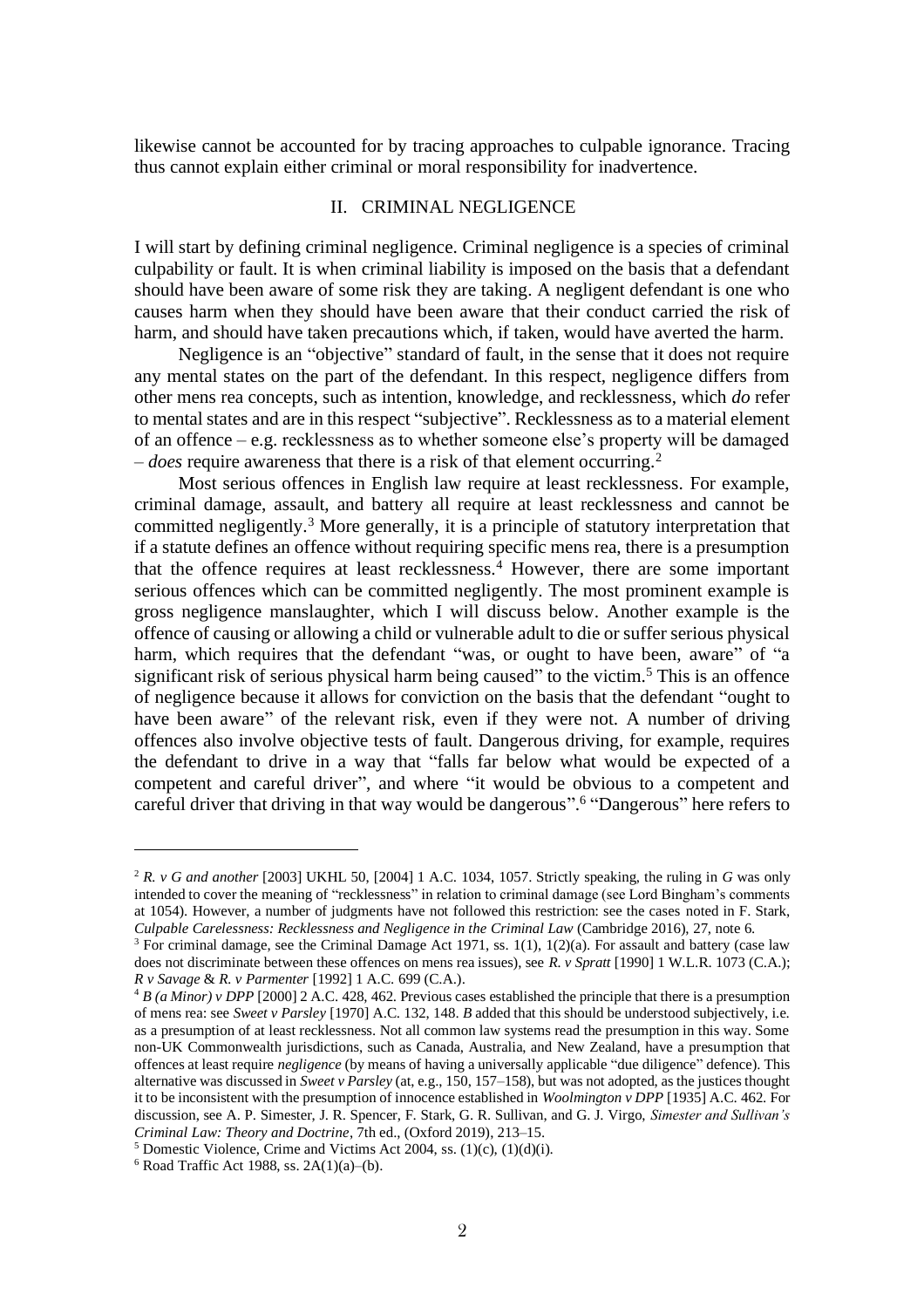the danger of injuring people or seriously damaging property. <sup>7</sup> We also find objective tests of fault in some sexual offences. Rape, for example, can be committed if the defendant "does not reasonably believe" that their sexual partner consents. <sup>8</sup> The offence of sexual activity with a child can be committed if the defendant lacks a reasonable belief that their sexual partner is over  $16<sup>9</sup>$  These are again objective tests because they mean one can be convicted even if one believes that one's sexual partner consents or if one believes that one's sexual partner is over 16 if such beliefs are not reasonable. For this reason – because they are offences for which criminal liability can be imposed on the basis of what the defendant *should* believe or what is *reasonable* for them to believe – they are also offences which can be committed negligently.

A further wrinkle is that English law does not actually require negligence to be inadvertent, i.e. that the defendant is *un*aware of the relevant risk. All negligence requires is that a defendant fails to meet an objective standard, namely that they fail to take precautions against risk that a reasonable person would have. One can meet fail to meet this standard is if one is unaware of the relevant risk, but also if one is aware of the risk.<sup>10</sup> However, to simplify things I am going to set this aside, and in what follows I will only consider cases of negligence in which the defendant is unaware of the relevant risk. This is fine for my purposes, because it is only in relation to inadvertent negligence that theorists feel the need to trace back to prior culpable action (typically because they are sceptical about culpability that is not in some way tied to awareness).

#### III. DIRECT AND INDIRECT APPROACHES TO CRIMINAL NEGLIGENCE

With criminal negligence defined, we can now distinguish between "direct" and "indirect" approaches to it. Both are attempts to justify criminal responsibility for negligence, i.e. they are putative explanations of when and why it is justified to hold people criminally responsible for inadvertent risk-taking. Both approaches assume that it is only justified to hold negligent defendants criminally responsible if such defendants display some kind of culpability or fault. But direct and indirect approaches give different answers to the question of *where* to locate the defendant's culpability.

The indirect approach, in the abstract, holds that the culpability in negligence is to be found by tracing back to prior culpable actions or omissions of the defendant's which led them to be unaware of the relevant risk. I will give more details below about what kinds of prior action we might point to, but the indirect approach's key claim is that we must trace the defendant's lack of awareness to *some* prior culpable action or omission if we are going to be justified in holding them criminally culpable for their inadvertent risk-taking.<sup>11</sup> Furthermore, for reasons I will go into below, I am going to limit my attention to indirect approaches which require tracing the unawareness back to *advertent* culpable action, i.e. actions or omissions that are at least reckless as to the risk of one becoming unaware of the relevant risk.

<sup>7</sup> Ibid. section 2A(3).

 $8$  Sexual Offences Act 2003, s.  $1(1)(c)$ .

<sup>9</sup> Ibid. section 9(c)(i). If the sexual partner is below the age of 13, however, the offence does not require a lack of reasonable belief; in such a case, liability is, in effect, strict with respect to age.

<sup>10</sup> See Simester et al., *Simester and Sullivan's Criminal Law*, 166–67.

<sup>11</sup> For versions of the indirect approach, see A. Kenny, *Freewill and Responsibility* (London 1978), 85; J. Hampton, "*Mens Rea*" (1990) 7 Social Philosophy and Policy 1, 10, 27–28; S. H. Pillsbury, "Crimes of Indifference" (1996) 49 Rutgers L.Rev. 105, 141–53.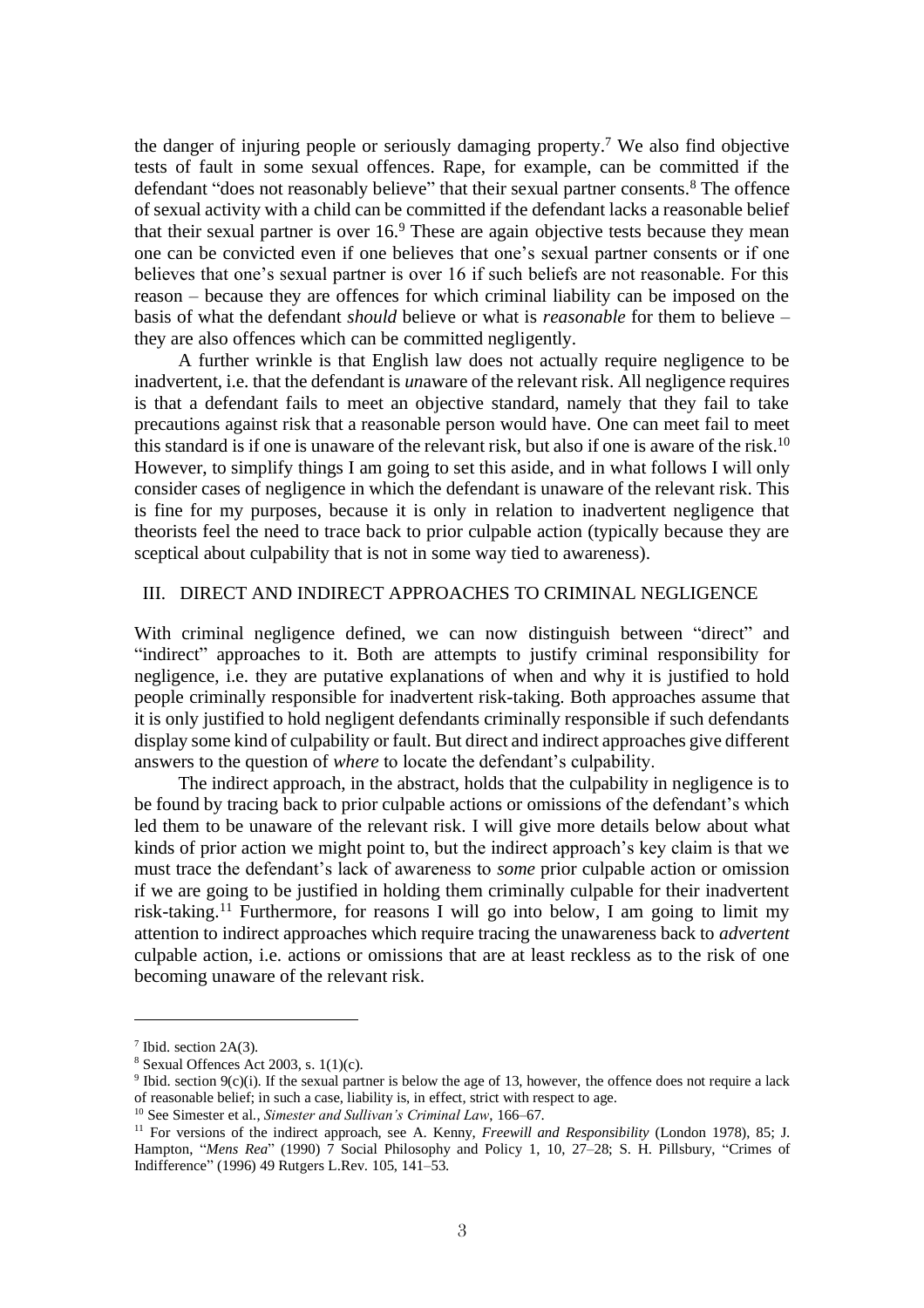The indirect approach should be understood as the suggestion that criminal culpability for negligence should be understood as an application of more general principles of "prior fault". Prior fault is when one can be held criminally responsible for a later act when it results from earlier culpable conduct.<sup>12</sup> Applications of principles of prior fault include, for example, rules governing defences, such as the rule that one cannot plead self-defence if one caused the assailant's attack, e.g., by taunting them. They also include the rule that lacking mens rea does not exculpate if it results from voluntary intoxication.<sup>13</sup> According to the indirect approach, criminal culpability for negligence should be understood as of a piece with such rules. Doctrinally, negligence is not in fact treated as such, but this is by itself no objection to the indirect approach, which is an account of how we are *justified* in holding people criminally responsible for negligence. Defenders of the indirect approach can just claim that negligence standards *should* require prior fault and are unjustified insofar as they do not.

The direct approach to criminal negligence, by contrast, denies that the culpability in negligence needs to be traced back to any prior advertent culpable action or omission that led the defendant to be unaware of the relevant risk. The direct approach instead holds that a defendant's failure to be aware of a risk can itself be culpable. On this approach, one can be culpable, for example, for failing to pay enough attention to what one is doing, for failing to think before acting, or for forgetting something one needs to do. The direct approach claims that the culpability in criminal negligence is to be found in such cognitive failings on the part of the defendant, and denies that such cognitive failings need to be traced back to any prior culpable action.<sup>14</sup>

While my specific focus is on criminal negligence, this falls under the more general category of inadvertent culpable ignorance, and both direct and indirect approaches to culpable ignorance can be found in the moral responsibility literature. Many claim that ignorance can only be culpable if it is traced back to prior culpable action.<sup>15</sup> On the other hand, many deny such tracing is required for ignorance to be culpable. Some, like the defenders of the direct approach to criminal negligence, claim that culpable ignorance is

<sup>&</sup>lt;sup>12</sup> For general discussion, see P. Robinson, "Causing the Conditions of One's Own Defense: A Study in the Limits of Theory in Criminal Law Doctrine" (1985) 71 Virginia L.Rev. 1; C. Finkelstein, "Involuntary Crimes, Voluntarily Committed" in S. Shute and A. P. Simester (eds.), *Criminal Law Theory: Doctrines of the General Part* (Oxford 2002).

<sup>13</sup> *DPP v Beard* [1920] A.C. 479; *DPP v Majewski* [1977] A.C. 443. This only applies to offences of "basic intent", and not to those of "specific intent". Paradigmatic examples of crimes of specific intent are murder, wounding with intent, causing GBH with intent, theft, burglary, and handling stolen goods, and most other crimes are of basic intent. However, it is not clear what is supposed to mark the basic/specific intent distinction – for discussion, see D. Ormerod and K. Laird, *Smith and Hogan's Criminal Law*, 15th ed., (Oxford 2018), 318– 22; Simester et al., *Simester and Sullivan's Criminal Law*, 743–46.

<sup>&</sup>lt;sup>14</sup> H. L. A. Hart, *Punishment and Responsibility: Essays in the Philosophy of Law*, 2nd ed., (Oxford 2008), ch. 6; A. P. Simester, "Can Negligence Be Culpable?" in J. Horder (ed.), *Oxford Essays in Jurisprudence, Fourth Series* (Oxford 2000), 95–102; "A Disintegrated Theory of Culpability" in D. J. Baker and J. Horder (eds.), *The Sanctity of Life: The Legacy of Glanville Williams* (Cambridge 2013), 190–94; S. P. Garvey, "What's Wrong with Involuntary Manslaughter" (2006) 85 Texas Law Review 333, 363–82; V. Tadros, *Criminal Responsibility* (Oxford, 2005), ch. 9; Stark, *Culpable Carelessness*, ch. 8.

<sup>&</sup>lt;sup>15</sup> H. M. Smith, "Culpable Ignorance" (1983) 92 The Philosophical Review 543, 563–66; M. J. Zimmerman, "Negligence and Moral Responsibility" (1986) 20 Noûs 199, 205–11; C. Ginet, "The Epistemic Requirements for Moral Responsibility" (2000) 14 Philosophical Perspectives 267, 273–75; G. Rosen, "Skepticism about Moral Responsibility" (2004) 18 Philosophical Perspectives 295, 300–04; J. M. Fischer and N. A. Tognazzini, "The Truth about Tracing" (2009) 43 Noûs 531; D. K. Nelkin and S. C. Rickless, "Moral Responsibility for Unwitting Omissions: A New Tracing View" in D. K. Nelkin and S. C. Rickless (eds.), *The Ethics and Law of Omissions* (Oxford 2017).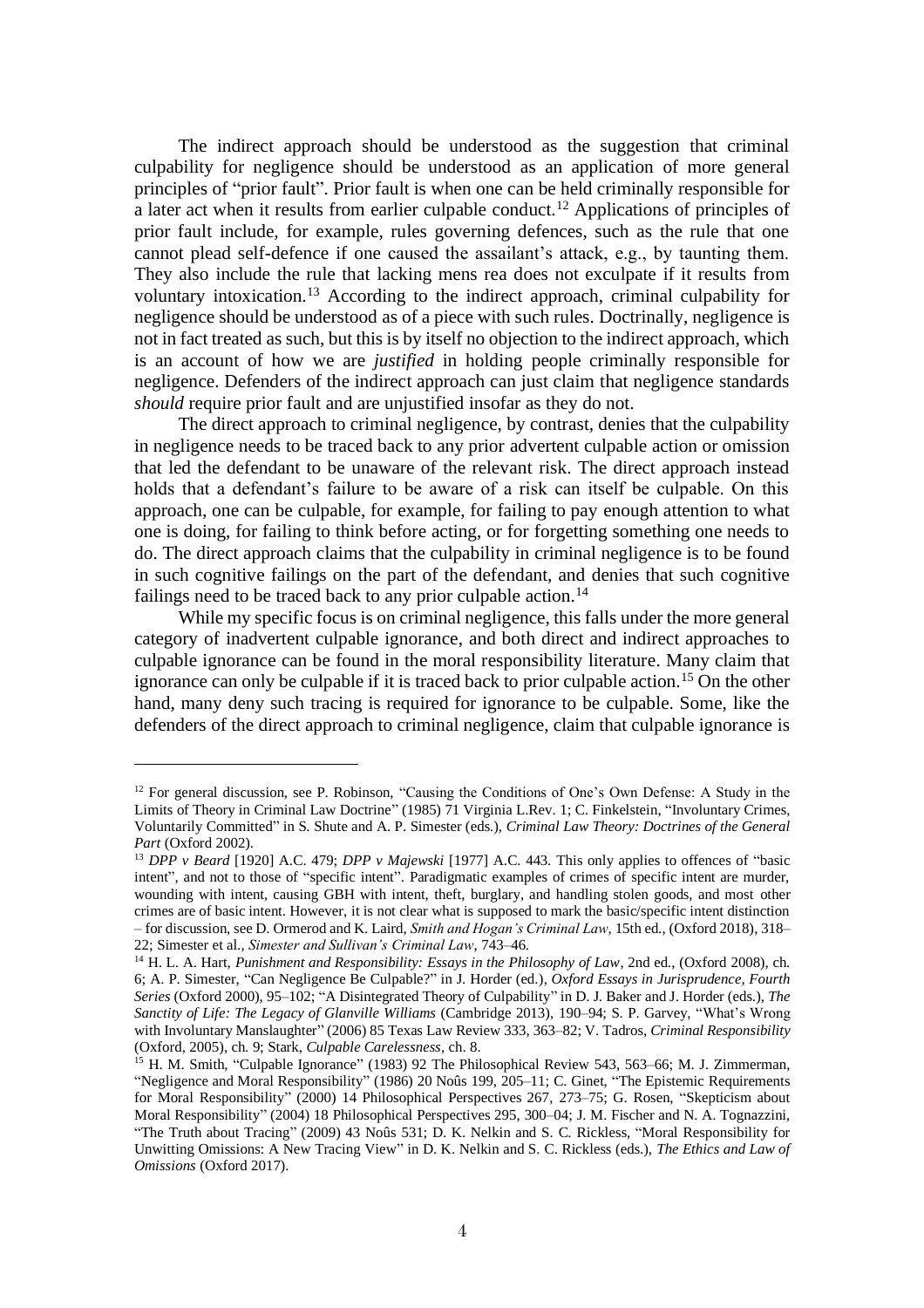grounded in agents' cognitive failings.<sup>16</sup> Others, often known as "attributionists", deny *both* the need for tracing *and* the need to ground culpable ignorance in agents' cognitive failings, instead claiming that it suffices for ignorance to be culpable if it manifests an agent's ill will or lack of goodwill.<sup>17</sup> If the argument of this paper is correct, it has implications for this debate, as parallel reasoning undermines an indirect approach to culpable ignorance. I will return to this question at the end of the paper.

Indirect approaches, both to criminal negligence and to culpable ignorance, are typically motivated by some form of scepticism about culpability that is not in some way tied to awareness. Such scepticism is typically based on two key claims. Firstly, it is claimed that cognitive states of awareness – and the lack of such states – are not chosen or under our control. Secondly, it is claimed that if a state of awareness – or lack of awareness – is not chosen or under our control, then it is an inappropriate basis for criminal responsibility. If these two claims are true, negligence starts to look like an inappropriate basis for culpability, given that it involves holding someone, who may be completely unaware of what they were doing, criminally responsible on the basis that they should have been aware of what they were doing. But if the relevant lack of awareness is traced back to prior culpable action, these sceptical worries go away.

I am not going to assess this argument here. I happen to think it fails, because I think it is false that we lack control, in whatever sense of control that is relevant to the criminal law, over what we are aware of. <sup>18</sup> Nevertheless, proponents of indirect approaches to criminal negligence and culpable ignorance often defend their views by claiming that awareness is necessary for responsibility because it is necessary for control or choice.<sup>19</sup>

With the motivations of the indirect approach to criminal negligence on the table, I will now unpack the view in more detail. The central claim is that we are only justified in holding a defendant criminally responsible for negligence if we can trace their inadvertence to some prior culpable action. But what kind of action? In the abstract, we can define it as follows:

<sup>16</sup> J. A. Montmarquet, "Culpable Ignorance and Excuses" (1995) 80 Philosophical Studies 41; G. Sher, *Who Knew?: Responsibility Without Awareness* (Oxford 2009), chs. 5–7; R. Clarke, *Omissions: Agency, Metaphysics, and Responsibility* (Oxford 2014), 166–67.

<sup>&</sup>lt;sup>17</sup> E. Harman, "Does Moral Ignorance Exculpate?" (2011) 24 Ratio 443; M. Talbert, "Unwitting Wrongdoers and the Role of Moral Disagreement in Blame" in D. Shoemaker (ed.), *Oxford Studies in Agency and Responsibility* (Oxford 2013), 232–34; E. Mason, "Moral Ignorance and Blameworthiness" (2015) 172 Philosophical Studies 3037, 3040–46.

<sup>&</sup>lt;sup>18</sup> A. Greenberg, "Epistemic Responsibility and Criminal Negligence" (2020) 14 Criminal Law and Philosophy 91, 97–103. For other defences of this claim, see Simester, "Can Negligence Be Culpable?", 95–102; "A Disintegrated Theory of Culpability", 190–93; Stark, *Culpable Carelessness*, 151–63, 232–36; M. Baron, "Negligence, *Mens Rea*, and What We Want the Element of *Mens Rea* to Provide" (2020) 14 Criminal Law and Philosophy 69, 77–79. I also think Hart can be interpreted as defending this claim, though he does not always put it in terms of "control": see Hart, *Punishment and Responsibility*, 149–52.

<sup>19</sup> Hampton, "*Mens Rea*", 10–25; Pillsbury, "Crimes of Indifference", 123–28; Ginet, "The Epistemic Requirements for Moral Responsibility", 269; Nelkin and Rickless, "Moral Responsibility for Unwitting Omissions", 106–07, 120–28. An argument of this structure is also made by criminal negligence sceptics, who combine it with objections to tracing approaches, leaving scepticism the only option: see, in particular, L. Alexander and K. K. Ferzan, *Crime and Culpability: A Theory of Criminal Law* (Cambridge 2009), ch. 3. Some defenders of indirect approaches to culpable ignorance (e.g. Zimmerman, "Negligence and Moral Responsibility"; Rosen, "Skepticism about Moral Responsibility") claim it leads to a general scepticism about moral responsibility, so are also, *a fortiori*, sceptics about moral responsibility for negligence.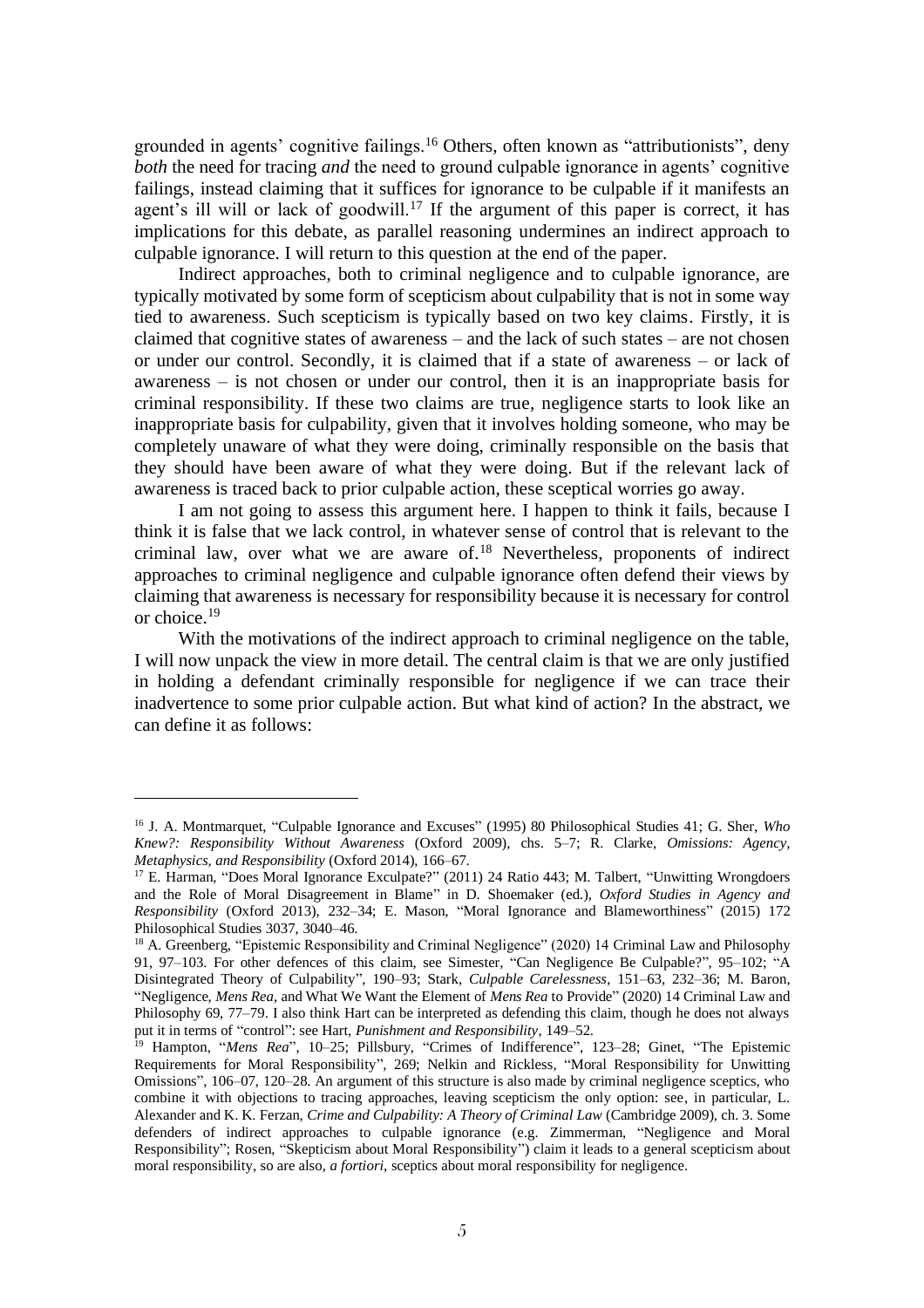- A prior action or omission of D's, or a collection of such actions and omissions, which:
	- (a) Causes D to be unaware of the relevant risk, and:
	- (b) In relation to which D is at least reckless, i.e. D is at least aware of a risk that actions or omissions of that kind will lead them to be unaware of risks of the kind mentioned in (a).

Three quick clarifications are needed.

Firstly, the "relevant risk" in (a) will be the risk in relation to which the offence in question requires one to be negligent. For gross negligence manslaughter, this will be the risk of death;<sup>20</sup> for rape, it will be the risk of not-consent, etc.

Secondly, I have assumed that the lack of awareness needs to be traced back to *advertent* culpable action, i.e. action that is at least reckless with respect to whether it will lead one to be unaware of the relevant risk. There are some proponents of tracing approaches who trace culpable inadvertence back to prior *negligent* actions.<sup>21</sup> But such views do not seem well-motivated in this context, as they will not answer sceptical worries about the justifiability of criminal negligence liability.<sup>22</sup>

Thirdly, D's prior action is *not* reckless in the sense that D is aware of the risk mentioned in (a). For example, in a gross negligence manslaughter case, D's prior action would not reckless in the sense that they are aware of the risk *of death*. If that were the case, D would just be reckless and there would be no need for tracing. Rather, D's prior action is reckless in the sense that they are aware of the risk *that they will be unaware* of risks of the general kind mentioned in (a), e.g. in gross negligence manslaughter, they are aware of the risk *that they will be unaware of a risk of death*.

What examples of prior action or omission would fit this role? Now different proponents of the indirect approach give different examples. But we can sort possible awareness-influencing actions into (at least) four different categories if we build on a helpful categorisation scheme put forward by Rik Peels.<sup>23</sup> And while this is a categorization scheme of different awareness-influencing *actions*, proponents of the indirect approach will have to mostly appeal to *omissions* to perform such actions, given that negligence involves the *failure* to be aware of the relevant risk.

Firstly, there are acts of *gathering evidence*. Examples might include carrying out internet research about symptoms or calling the doctor if one's child is sick, or looking to check there is no one on a street below before throwing down some building materials. By gathering such evidence, or by failing to gather it, one can influence what one is and is not aware of.

Secondly, there are actions through which we can *influence our cognitive mechanisms*. "Cognitive mechanisms' include our senses, such as sight, but also higherlevel capacities, such as one's reasoning ability and one's ability to interpret the evidence. One can take various steps to improve or hinder these mechanisms. One can improve one's eyesight by getting glasses and hinder it by failing to wear them. One can

<sup>&</sup>lt;sup>20</sup> More specifically, for gross negligence manslaughter in English law this will be the *serious* risk of death. It is not entirely clear what "serious" is supposed to add, but I speculate below (see note 43).

<sup>&</sup>lt;sup>21</sup> W. J. FitzPatrick, "Moral Responsibility and Normative Ignorance: Answering a New Skeptical Challenge" (2008) 118 Ethics 589, 601–08.

 $^{22}$  For this criticism of FitzPatrick's negligence-based tracing view (ibid.), see Nelkin and Rickless, "Moral Responsibility for Unwitting Omissions", 115–16.

<sup>23</sup> R. Peels, *Responsible Belief: A Theory in Ethics and Epistemology* (Oxford 2017), 91–93.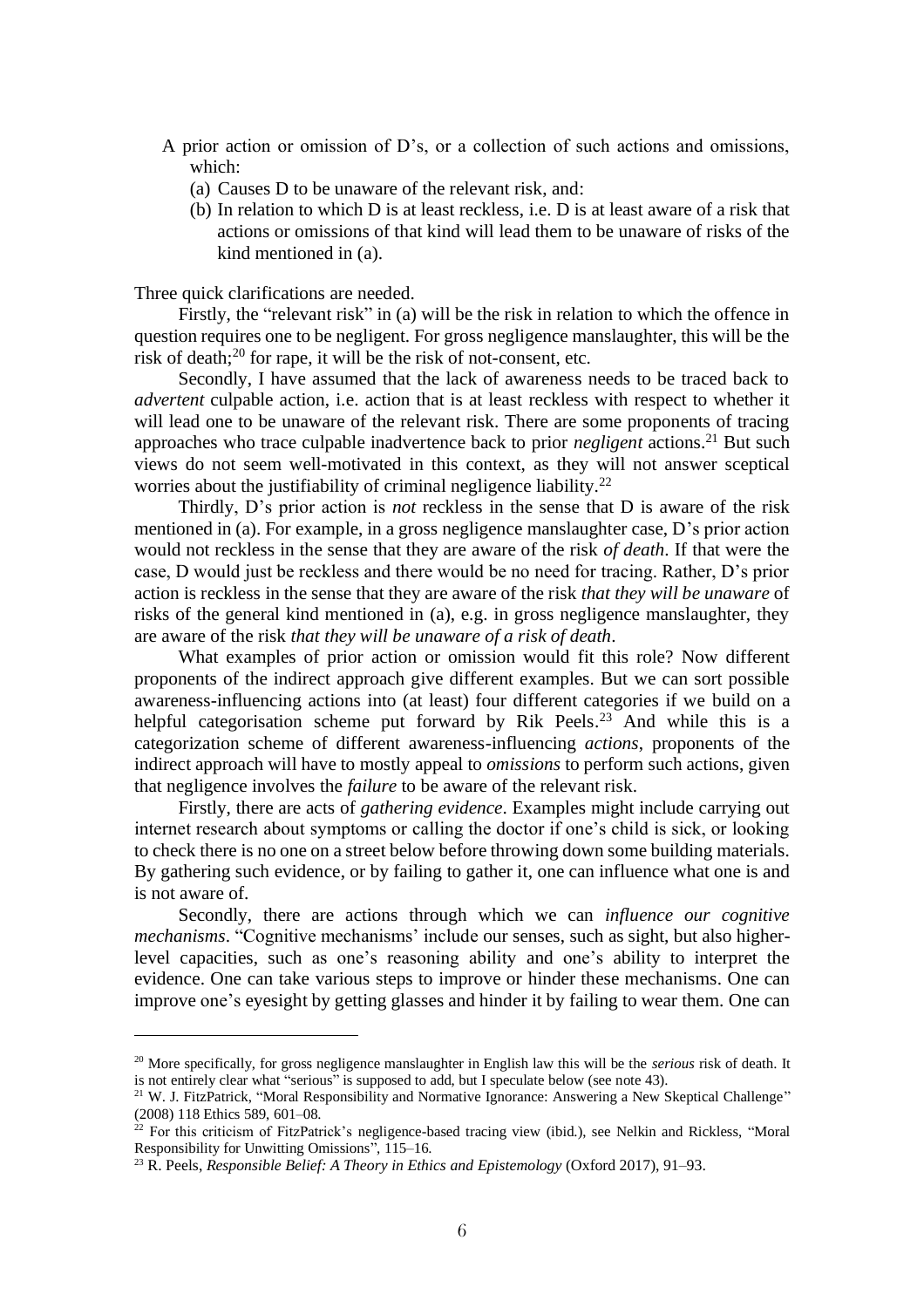improve one's ability to interpret the evidence by engaging in education and research – e.g. a doctor can improve their ability to assess evidence by taking specialist courses and reading up on new diagnostic research and guidance. And one can hinder one's ability to interpret the evidence by failing to take such steps.

Thirdly, there are actions by which we can *inculcate epistemic virtues* and *eliminate epistemic vices* in ourselves*.* Epistemic virtues and vices are kinds of cognitive disposition. Epistemic virtues include, to use Peels' helpful list, "open-mindedness, intellectual courage, carefulness, precision, diligence, and thoroughness".<sup>24</sup> Epistemic vices include traits like gullibility, dogmatism, dismissiveness, close-mindedness, and prejudice. And just as with cognitive mechanisms, we can take some steps to inculcate epistemic virtues and eliminate epistemic vices. One can try to reduce one's gullibility, for example, by trying to train oneself to not be so credulous when faced with testimony appearing to confirm what one wants to be the case. And insofar as we can take steps to inculcate epistemic virtue or avoid epistemic vices, we can also influence what we are and are not aware of.

Note here that the indirect approach need not involve the clearly false claim that the workings of our cognitive mechanisms or our epistemic virtues and vices are entirely the product of deliberate action. It only needs the claim that there are *some* actions we can take which affect these features of ourselves, and thus affect what we are and are not aware of.

Fourthly, and finally, there are various *mental actions* through which we can influence what we aware of. Examples might include engaging in self-conscious reflection, mulling something over, directing one's attention, or concentrating on what one needs to do. And even if we do lack control or choice over awareness itself, we clearly do have control and choice over whether we engage in reflection, over what we mull over, and over where we pay attention. And such mental acts clearly influence what we are aware of. Therefore, such mental actions are another way in which we can indirectly influence what we are and are not aware of.<sup>25</sup>

There are at least these four categories of awareness-influencing actions. With this in mind, the indirect approach to criminal negligence can be understood as the claim that we are only justified in holding a defendant responsible for inadvertent risk-taking if a) their lack of awareness results from an action or omission of one of these kinds, or a collection of such actions or omissions, and b) they are reckless as to whether that action or omission could lead them to be unaware of the relevant risk.

Let us illustrate with one of the offences I have already mentioned: causing or allowing a child or vulnerable adult to die or suffer serious physical harm. Let us say that a child has a medical condition which goes untreated, leading to the child's death, and the child's parents let this happen because they were unaware of the risk to the child's health. According to the indirect approach, we are only justified in holding the parent's criminally responsible if we can trace the parents' lack of awareness of the risk to their child's health back to some prior culpable action or omission.

What kind of action or omission could this be? It could be a failure to gather evidence, such as failing to research symptoms or failing to make inquiries with a doctor. It could be an action or omission which influenced their cognitive mechanisms in such a

<sup>24</sup> Peels, *Responsible Belief*, 92.

<sup>&</sup>lt;sup>25</sup> This fourth category is my own addition. Mental actions, in particular, acts of perceptual attention, play a central role in Pillsbury's indirect approach to negligence: see "Crimes of Indifference", 143–44.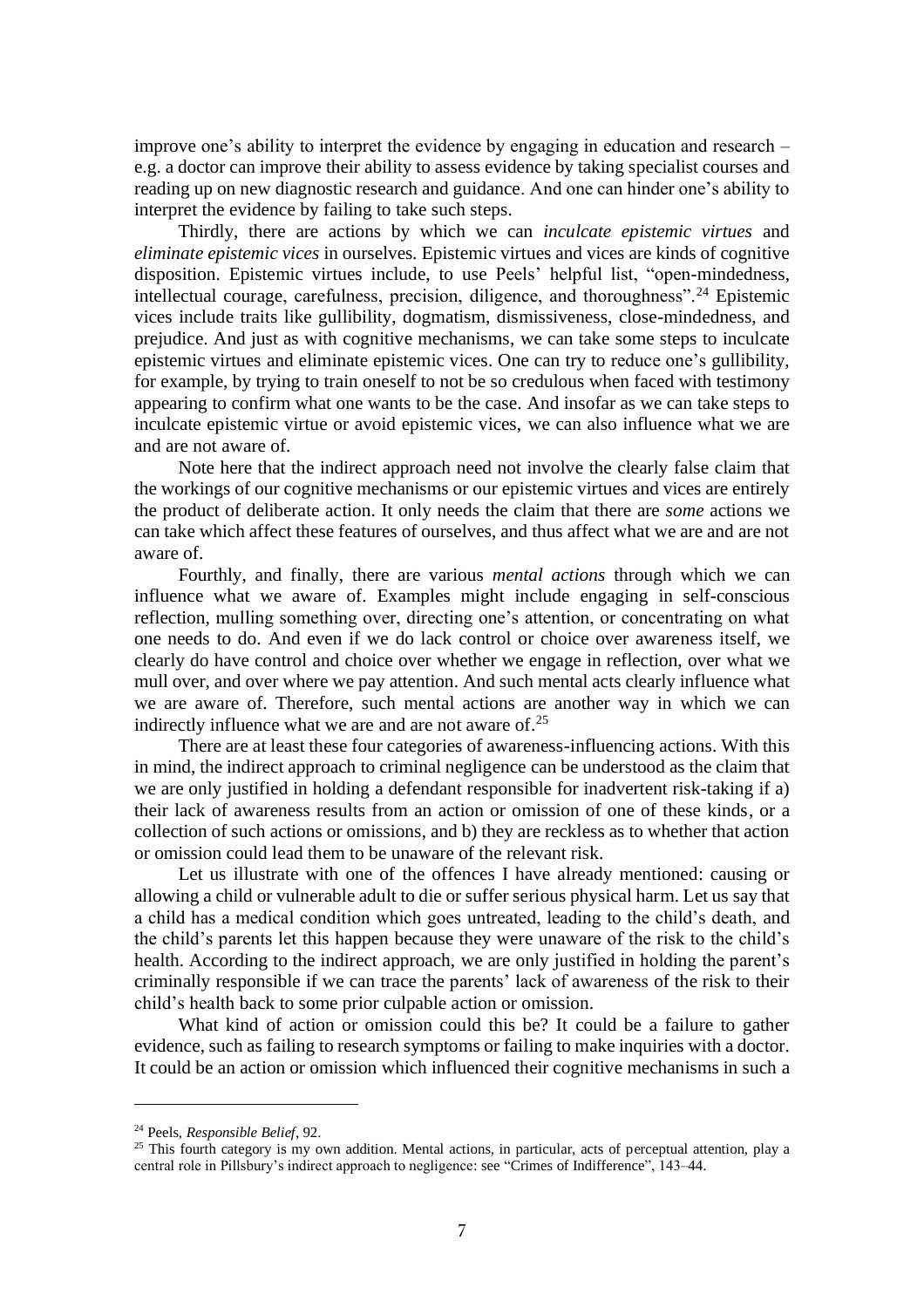way that led them to be unaware of the risk to their child's health, e.g. they could have been intoxicated through drink or drugs, or they could have failed to study parenting advice about how to assess symptoms of serious illness. It could be an action or omission which led to or sustained some epistemic vice. For example, they could have not taken steps to remedy their overly suspicious attitude towards authority, which led them to be too credulous in response to each other's assurance that their child was "probably fine" and did not need to see the doctor. It could have been a failure to perform some mental action, such as a failure to direct their attention sufficiently towards their child's symptoms. According to the indirect approach, we are only justified in holding the parents criminally responsible for the child's death if the parents a) performed *some* action or omission like this, and b) they were aware these actions created a risk they would be unaware of risks to their child's health.

That suffices to outline the indirect approach to criminal negligence. In the remainder of this article, I will argue we should reject it. In brief, I will argue that we should understand criminal negligence in an evidence-relative manner. According to such an understanding, when we are assessing whether D was negligent, what counts as a risk is to be assessed relative to D's evidence. I will then go on to show that the indirect approach to negligence cannot explain this. Essentially, this is because the evidencerelative conception of negligence requires that one way of influencing what we are aware of – gathering evidence – is not to be considered when assessing a defendant's negligence. But the indirect approach cannot explain this restriction, because gathering evidence just is one way of influencing awareness among others. So the indirect approach to criminal negligence should be rejected.

At this point, it is worth noting how the objection I will develop to the indirect approach to criminal negligence is distinct from other objections made in the literature. The typical objection to indirect approaches to negligence involves putting forward putative cases of culpable negligence which cannot be traced back to any prior culpable action.<sup>26</sup> While my objection might superficially resemble this typical objection, it is in fact quite different. The typical objection claims that tracing is not sufficient to explain *all* instances of culpable negligence. The claim that tracing can explain *some* instances of culpable negligence is either conceded (often implicitly) or granted for the sake of argument, as evidenced by the literature often distinguishing between "tracing cases" and "non-tracing cases" of negligence and culpable ignorance.<sup>27</sup> My objection is that tracing is not sufficient to explain *any* instance of culpable negligence, because it cannot explain why our negligence assessments quite generally should be evidence-relative. If I am right, no case of culpable negligence should be thought of as a "tracing case", if by this we mean a case of culpable negligence that can be explained by tracing alone. My objection thus provides a reason to reject the indirect approach root and branch in a way that the typical objection does not.

<sup>26</sup> See, e.g., S. Sverdlik, "Pure Negligence" (1993) 30 American Philosophical Quarterly 137, 139–41; M. Vargas, "The Trouble with Tracing" (2005) 29 Midwest Studies in Philosophy 269; M. King, "The Problem with Negligence" (2009) 35 Social Theory and Practice 577, 578–82; Sher, *Who Knew?*, 34–39; M. S. Moore and H. M. Hurd, "Punishing the Awkward, the Stupid, the Weak, and the Selfish: The Culpability of Negligence" (2011) 5 Criminal Law and Philosophy 147, 176–82; Clarke, *Omissions*, 108–10, 164–74.

<sup>&</sup>lt;sup>27</sup> See, e.g., Holly M. Smith's two papers, "Non-Tracing Cases of Culpable Ignorance" (2011) 5 Criminal Law and Philosophy 115; "Tracing Cases of Culpable Ignorance" in R. Peels (ed.), *Perspectives on Ignorance from Moral and Social Philosophy* (London 2017).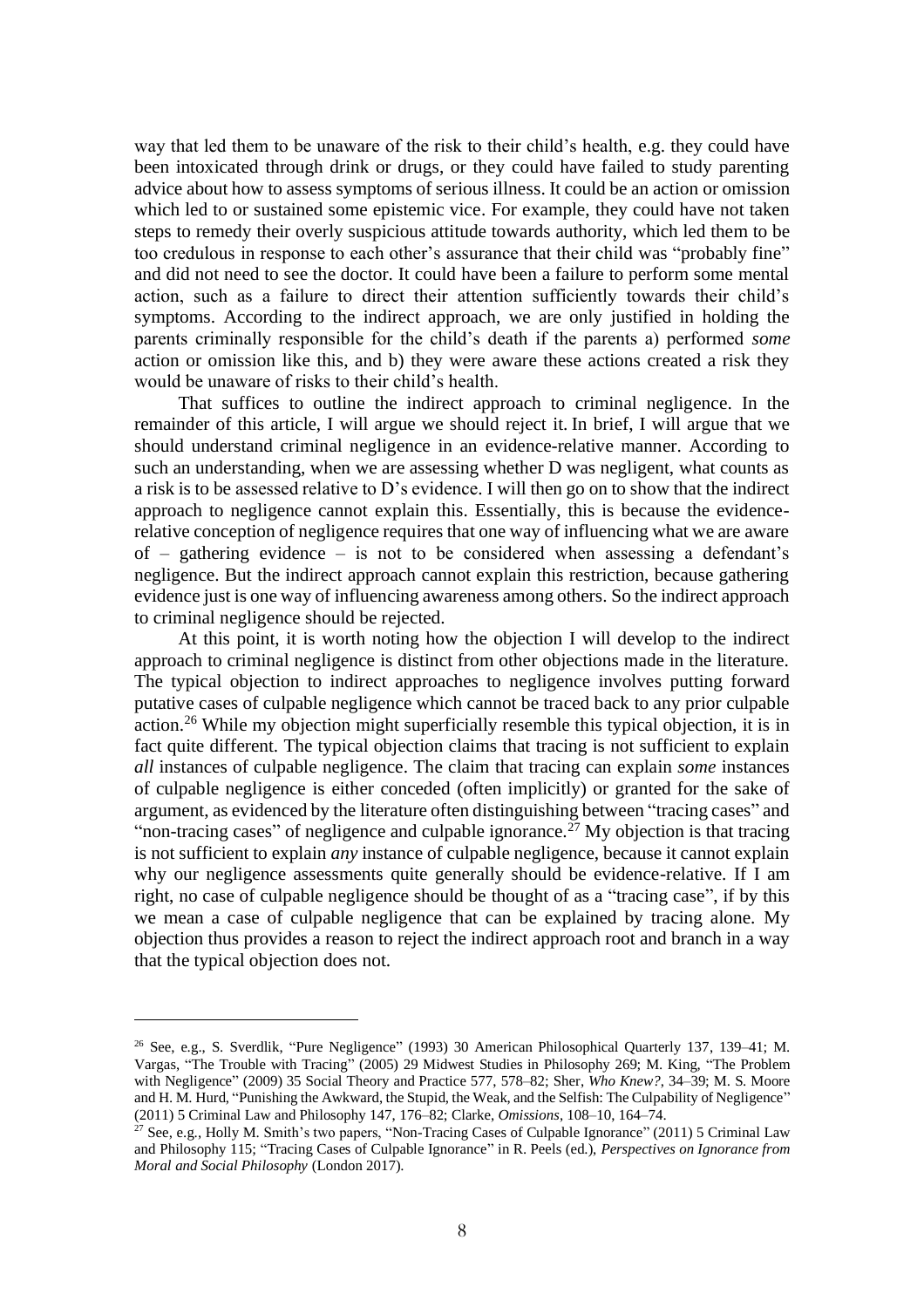#### IV. THE EVIDENCE-RELATIVE CONCEPTION OF CRIMINAL NEGLIGENCE

What I am calling an "evidence-relative" conception of criminal negligence has recently been recognised in English law, following two recent gross negligence manslaughter decisions, *R. v Rudling*<sup>28</sup> and *R. v Rose*. <sup>29</sup> The evidence-relative conception resulted from the clarification of one of the requirements of gross negligence manslaughter. Gross negligence manslaughter, roughly, is negligently causing the death of someone to whom one owes a duty of care. In addition, the negligence involved must be extreme (i.e. "gross"). More formally, it has five requirements, summarised in *Rose*:<sup>30</sup>

- (a) the defendant owed an existing duty of care to the victim;
- (b) the defendant negligently breached that duty of care;
- (c) it was reasonably foreseeable that the breach of that duty gave rise to a serious and obvious risk of death;
- (d) the breach of that duty caused the death of the victim;
- (e) the circumstances of the breach were truly exceptionally bad and so reprehensible as to justify the conclusion that it amounted to gross negligence and required criminal sanction.

*Rudling* and *Rose* concerned the interpretation of requirement (c). This requirement involves an objective test, in that a "reasonably foreseeable" risk is understood as a risk a reasonable person would foresee, whether or not the defendant did in fact foresee it. And, while remaining objective, if the defendant has specialist knowledge, the test takes that into account. If the defendant is a doctor, the test asks whether a reasonable doctor would have foreseen the risk.<sup>31</sup>

*Rudling* and *Rose* added the clarification that whether a serious and obvious risk of death was reasonably foreseeable should be assessed *relative to the defendant's knowledge at the time of the duty breach*. <sup>32</sup> Now the courts speak of "knowledge" rather than "evidence", but we can also think of this as a test of reasonable foreseeability that is relative to the evidence a defendant possesses if we hold that the evidence one possesses consists in the propositions or facts one knows.<sup>33</sup> Now speaking of a "defendant's evidence" can be somewhat ambiguous, as it could also be understood as referring to evidence that is easily *available* to a defendant. But as I use it, I mean to refer to evidence actually possessed by a defendant, understanding this possession in terms of knowledge.

The clarification made in *Rudling* and *Rose* matters because it highlights something underdetermined by the notion of a risk that a reasonable person – or a reasonable doctor – would foresee. What if our doctor failed to carry out investigations that a reasonable doctor would have? Do we count the evidence the reasonable doctor would have when considering whether a reasonable doctor would have foreseen a risk of death? *Rudling* and *Rose* say "no".

<sup>28</sup> [2016] EWCA Crim 741, (2016) 151 B.M.L.R. 79.

<sup>29</sup> [2017] EWCA Crim 1168, [2018] Q.B. 328.

<sup>30</sup> Ibid., 349. The gross negligence manslaughter test originates in *R. v Bateman* (1925) 19 Cr. App. R. 8 and was reaffirmed in *R. v Adomako* [1994] UKHL 6, [1995] 1 A.C. 171.

<sup>31</sup> *Adomako* [1994] UKHL 6, 188.

<sup>32</sup> The requirement of a "serious and obvious risk of death" has its roots in *R. v Singh* [1999] Crim. L.R. 582, and was approved in *R. v Misra* [2004] EWCA Crim 2375, [2005] 1 Cr. App. R. 21, at [66].

<sup>&</sup>lt;sup>33</sup> For this view, see T. Williamson, "Knowledge as Evidence" (1997) 106 Mind 717.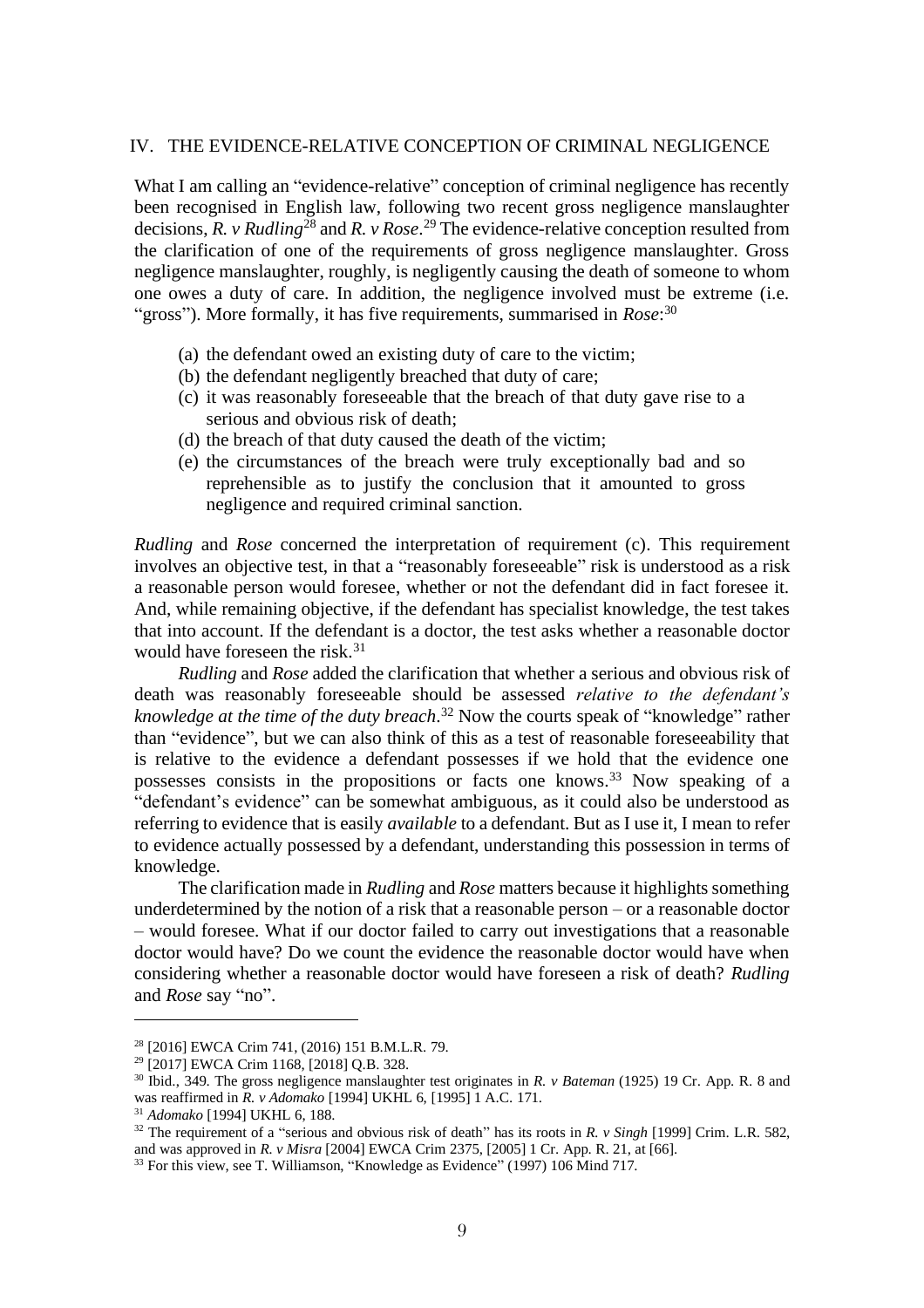In *Rudling*, D was a GP. A patient of hers, a thirteen-year-old boy died of Addison's syndrome, a rare auto-immune disease, the early symptoms of which are nonspecific (fatigue, weakness, vomiting). When symptoms worsened severely, the patient's mother spoke to D about the symptoms over the phone (on a Friday), and D advised her to bring her son into the GP's surgery the following Monday. The patient died on Saturday morning. The prosecution alleged that, given the symptoms, D should have carried out a home visit to examine the patient in person, and if she had it would have been obvious that his condition was life-threatening and he was in urgent need of care.

In *Rose*, D was an optometrist who was carrying out a routine eye examination on a patient, a seven-year-old boy. D failed to examine the patient's optic nerve with an ophthalmoscope, which she had a statutory duty to do, claiming the patient was uncooperative. If D had carried out the examination, it would have been apparent that there was a risk of papilloedema (the swelling of the optic nerve) a life-threatening condition associated with hydrocephalus. Retinal images taken from the patient also showed indications of papilloedema, but D claimed that she had not viewed them and that it was likely that she was shown retinal images from another patient by mistake. The patient died six months later from hydrocephalus, which could have been treated if the patient were referred to a specialist at the time of the examination.

Both of these cases involved medical professionals who lacked evidence because they failed to carry out certain investigations. In both cases, the prosecution alleged that the defendant, in failing to carry out those investigations, negligently breached a duty of care. The Court of Appeal held that neither case amounted to gross negligence manslaughter even if there was the alleged duty breach, on the grounds that "the question of whether there had been a serious and obvious risk of death had to be assessed with respect to knowledge at the time of the breach of duty".<sup>34</sup> And this means, the court concluded, that "it is not appropriate to take into account what the defendant would have known but for his or her breach of duty."<sup>35</sup> Given this understanding of the test, whether it was reasonably foreseeable that there was a serious and obvious risk of needs to be assessed relative to Rudling's knowledge at the point of the Friday phone call, given she had not visited the patient, and relative to Rose's knowledge gained through the incomplete eye-examination during which she failed to examine the optic nerve. And assessed from these perspectives, the court held that a serious and obvious risk of death was not reasonably foreseeable in either case.<sup>36</sup>

This is what I have been calling an "evidence-relative" conception of criminal negligence, because it involves a test of reasonable foreseeability which only takes into account the evidence the defendant in fact possesses; a non-evidence-relative test would take into account all the evidence the reasonable person would have, regardless of whether that evidence is in fact possessed by the defendant. In the next section, I will argue that English law is correct on this front: we should favour an evidence-relative conception of criminal negligence. In making this argument, I will restrict my discussion to gross negligence manslaughter. However, the reasons for preferring an evidencerelative test of reasonable foreseeability also apply to other offences which feature objective tests of fault. In section 6, I will then argue that the fact that criminal negligence

<sup>34</sup> *Rose*, [2018] Q.B. 328, 328; see also 349.

<sup>35</sup> Ibid., 354.

<sup>36</sup> Ibid., 351–2; *Rudling*, at [39]–[42].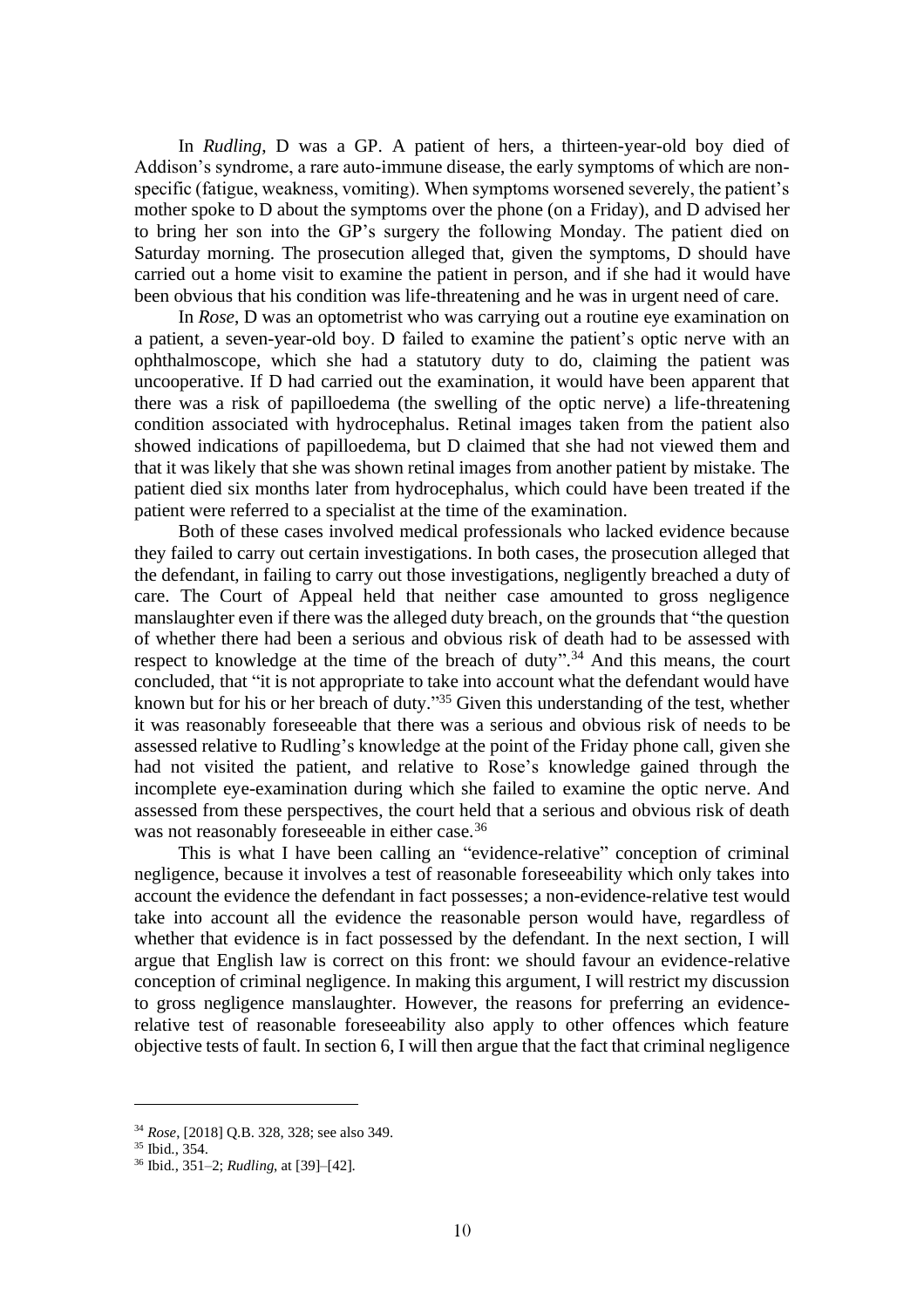assessments should be evidence-relative undermines the indirect approach to criminal negligence, because the indirect approach cannot account for this fact.

#### V. IN DEFENCE OF THE EVIDENCE-RELATIVE CONCEPTION

There are two main reasons to prefer the evidence-relative conception of criminal negligence, which I will now outline. I will also answer some objections to the evidencerelative test of reasonable foreseeability given by Karl Laird.<sup>37</sup>

The first reason to prefer the evidence-relative conception is that a non-evidencerelative conception is apt to result in a mismatch between the defendant's degree of culpability and the severity of the offence they are convicted of. This kind of mismatch is evident in the two cases we have been focusing on. If the defendants in *Rudling* and *Rose* did indeed negligently breach their duties of care in, respectively, failing to carry out a home visit, and failing to examine the optic nerve, then it is plausible they had *some* degree of culpability or fault. But it does not look like an appropriate degree of culpability for manslaughter. More abstractly, it is clearly possible that one can be guilty of a failure to gather evidence, where one is culpable to a relatively minor degree, but where it would be a more egregious error to fail to recognize what that evidence indicates. This is possible just because dangers can be opaque to us. So given that such cases are possible, a non-evidence-relative test of reasonable foreseeability is apt to result in a mismatch between the defendant's culpability and the severity of the offence for which they are convicted.

Since this argument appeals to the "severity" of an offence like manslaughter, one may ask how this is measured. This is especially apposite with offences, like manslaughter, which covers a range of cases of varying severity, differences which may be accounted for in sentencing. While I think it is intuitive that manslaughter is less serious than, e.g., murder and more serious than criminal damage, I am not going to try to give a complete theory of what makes offences more or less serious. All I need to say to defend my argument is that manslaughter is an offence which gets its seriousness, at least in large part, from its results – i.e. the victim's death – and that the defendant is culpably linked to that death via their failure to be aware of the risk of death.

This is all I need to defend the claim that a non-evidence-relative test of reasonable foreseeability, which allows in failures of evidence gathering, will lead to mismatches between a defendant's degree of culpability and the severity of the offence. This is because the offence gets its seriousness from something – the victim's death – the risk of which may only be obvious if the defendant had more evidence (and also because failures of evidence gathering can often be relatively minor). So given that manslaughter gets its seriousness from results, even if we do not have a full theory of what makes offences more or less serious, we can still be confident that a non-evidence-relative conception of negligence will lead to a mismatch between the defendant's culpability and the severity of the offence they are held responsible for.

The fact that there is the potential for this kind of mismatch if the test for reasonable foreseeability is not restricted to the defendant's evidence was something that worried the court in *Rose*, and was mentioned by Sir Brian Leveson P in his concluding remarks:

<sup>37</sup> K. Laird, "The Evolution of Gross Negligence Manslaughter" (2018) 1 Arch. Rev. 6; "*R. v Rose* (Case Comment)" (2018) Crim. L.R. 76.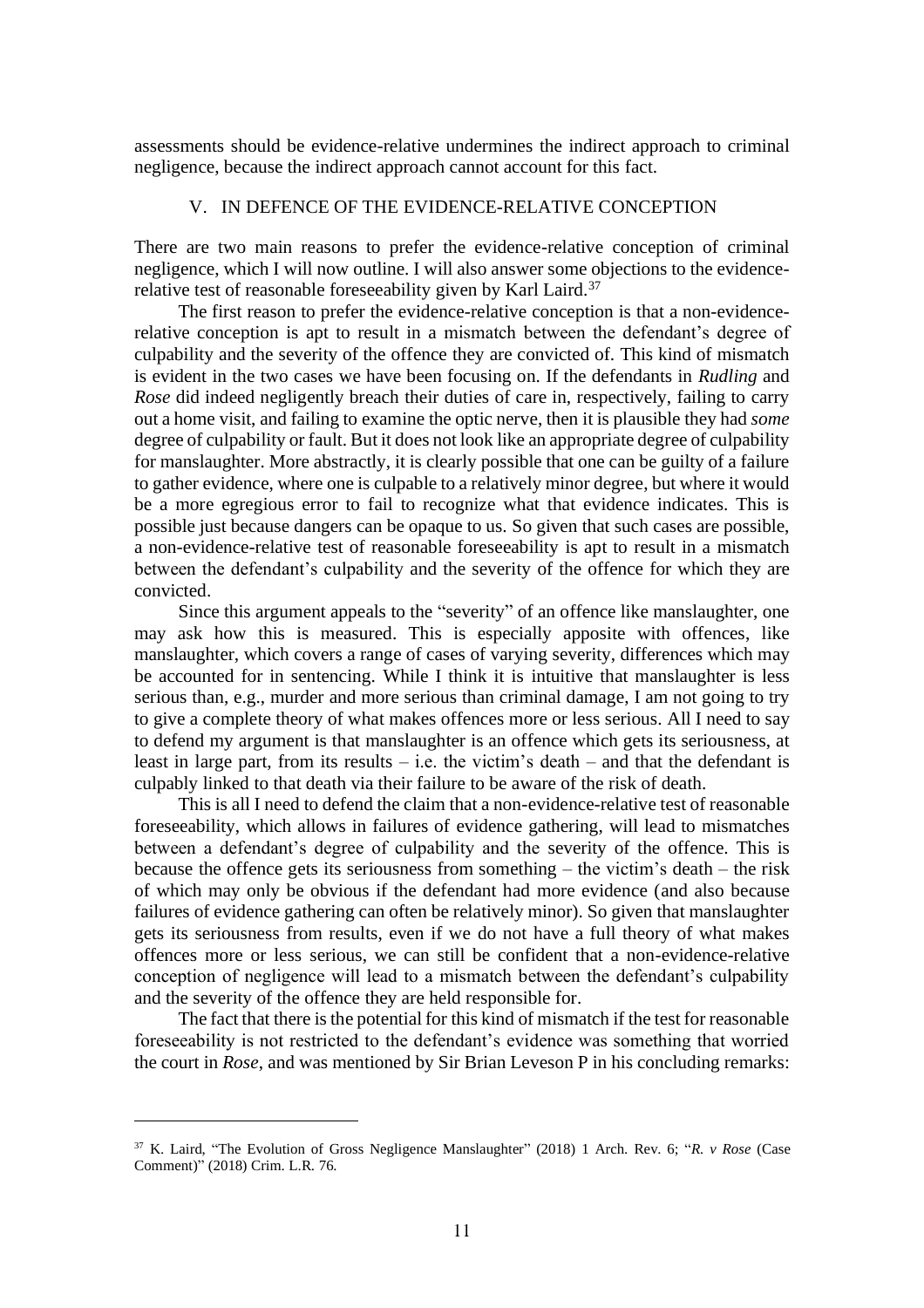The implications for medical and other professions would be serious because people would be guilty of gross negligence manslaughter by reason of negligent omissions to carry out routine eye, blood and other tests which in fact would have revealed fatal conditions notwithstanding that the circumstances were such that it was not reasonably foreseeable that failure to carry out such tests would carry an obvious and serious risk of death.<sup>38</sup>

This concern strikes me as entirely correct. Given risks can be opaque to us, minor negligent failures of evidence gathering might mean defendants lack what would be clear evidence of risk. Assessing such defendants on the basis of such evidence will lead, in many cases, to a mismatch between the degree of culpability and the severity of the offence they are held responsible for.

Laird has objected that the court's concerns overstate the effects a non-evidencerelative test of reasonable foreseeability would have on medical professionals. He points out that failures to carry out the routine tests often will not be negligent, even if they in fact lead to failures of diagnosis. On this basis, Laird claims that the court "assumed that such omissions [to carry out routine tests] are negligent, but this will not necessarily be the case".<sup>39</sup> A non-evidence-relative test which only considered evidence defendants lacked because of *negligent* omissions would not, Laird suggests, have the effects the court worried about.

I do not think Laird's objection really targets the court's concerns, at least if I am right that what's driving them. The worry is that a failure to gather evidence – even if it is negligent – can and often will only be culpable to a minor degree, and to a degree for which a manslaughter conviction is out of proportion. Laird's point that not all failures of diagnosis are negligent, while correct, does not answer that.

There is a possible response Laird could give here. He could appeal to the final, "grossness" requirement of gross negligence manslaughter, i.e. that "the circumstances of the breach were truly exceptionally bad and so reprehensible as to justify the conclusion that it amounted to gross negligence and required criminal sanction". He could claim not just any negligent failure of evidence gathering will suffice, but only one which is grossly negligent. This might be thought to avoid the possibility of the kind of mismatch which I have claimed a non-evidence-relative test creates.

But this response does not work, for both practical and philosophical reasons. Practically, it seems unwise to allow the grossness requirement to shoulder the burden of determining when a failure of evidence gathering is sufficiently serious, given that it is stated in open-ended evaluative language ("truly exceptionally bad"), and looks like it is either circular or asks juries to answer a question of law.<sup>40</sup>

Philosophically, this move does not really deal with the issue of mismatch I have been raising. Insofar as the grossness requirement is informative, it is a requirement that the defendant's conduct fell *far* below the standard we would expect from a reasonable person or from a reasonable professional in the defendant's field. Now it is clearly

<sup>38</sup> *Rose* [2018] Q.B. 328, 354.

<sup>&</sup>lt;sup>39</sup> Laird, "The Evolution of Gross Negligence Manslaughter", 9.

<sup>40</sup> For this criticism, see Law Commission, *Legislating the Criminal Code: Involuntary Manslaughter* (Law Com. No. 237, 1996), at [3.9]. This criticism has, however, been rejected by the Court of Appeal: see *Misra* [2004] EWCA Crim 2375, at [58]–[62]. Nevertheless, it is not clear the court's response is convincing (see, e.g., Ormerod and Laird, *Smith and Hogan's Criminal Law*, 594), and we should, at the very least, avoid giving too great an explanatory role to the grossness requirement.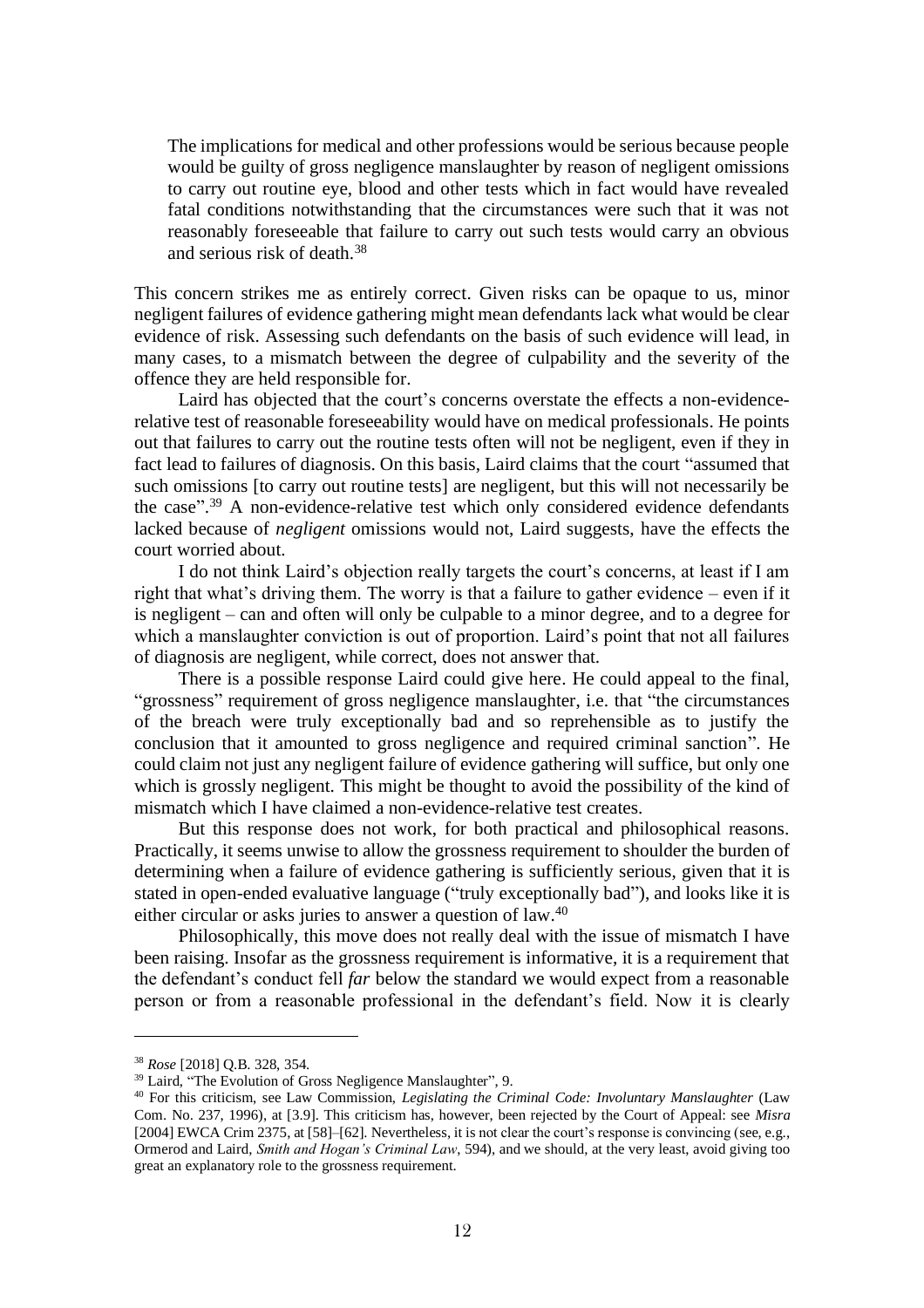possible that a doctor could be guilty of a failure of evidence gathering which was grossly negligent in this sense, but where there is still a mismatch. Say a doctor sees a patient complaining of some mild symptoms, and the doctor fails to take the most elementary precaution of carrying out blood tests. If the doctor did, however, the blood tests would show a very rare condition, a condition which is treatable but fatal if untreated. In such a case, the doctor's failure to carry out the tests looks grossly negligent – it fell *far* below the standard of a reasonable doctor – but nevertheless there is still a mismatch between the culpability and the severity of the offence. Given the rarity of the condition, it is out of proportion to hold the doctor criminally responsible for manslaughter.<sup>41</sup> And this case, again, just trades on the fact that risks can be opaque to us.

For this reason, we should prefer an evidence-relative test of reasonable foreseeability, because it removes the possibility for this kind of mismatch. This is not to say the evidence-relative conception of negligence rules out all possible mismatches between the defendant's culpability and the severity of the offence they are held responsible for. For instance, if the test of reasonable foreseeability is not relativized to the defendant's incapacities – e.g. if it does not cater to defendants with substandard intelligence and other cognitive shortcomings – then it will plausibly still lead to some mismatches.<sup>42</sup> My claim is just that an evidence-relative test will not lead to the kind of mismatches a non-evidence-relative test does.

The second reason to prefer the evidence-relative conception of negligence, which may be related to the first, relates to the wording of the test of reasonable foreseeability for gross negligence manslaughter. That test requires that "it was reasonably foreseeable that the breach of that duty gave rise to a serious and obvious risk of death". What I want to focus on is the requirement that the risk is *obvious*. Obviousness is an epistemic concept, and one that is relative to one's evidence. Something can be obvious to me but not to you because I have evidence you lack. If we think about why we care about the obviousness of risk when assessing criminal negligence, it becomes clear that we should care about what is obvious given the defendant's evidence, and not what is obvious given the evidence a reasonable person would have.

Why do we care, when assessing criminal negligence, that the risk is obvious rather than just serious?<sup>43</sup> It is plausible that we care about obviousness of risk in order to get the right kind of connection between the risk and the person in order to justify holding the person criminally responsible for taking the risk. We can think of this as an instance of what A.P. Simester calls "the basic challenge of culpability".<sup>44</sup> This challenge is raised

<sup>41</sup> In addition, such a doctor is not plausibly grossly negligent *in relation to their patient's death*, which is required for gross negligence manslaughter, a point I will return to below.

 $42 \hat{I}$  should note that worries about a capacity-relative negligence standard do not apply to an evidence-relative one. For example, some have worried that a standard relative to all the defendant's shortcomings ceases to be an objective standard (see, e.g., Ormerod and Laird, *Smith and Hogan's Criminal Law*, 136–38; cf. T. Honoré, *Responsibility and Fault* (Oxford 1999), 33–34; for a response, see Simester et al., *Simester and Sullivan's Criminal Law*, 169-74). One also might have a more practical worry that it is difficult to know whether or not someone had the capacity to recognise risk. Neither worry applies to an evidence-relative test. An evidencerelative test is clearly still objective. And given we are assuming that a fact is in one's evidence if one knows it, one can know a defendant's evidence if one knows what they know, something the criminal law accepts can be proven in other contexts.

 $43$  The courts have not defined what "serious" is supposed to mean, and how it is distinct from "obvious". But it is natural to read "serious" as denoting that the risk is above a certain threshold of likelihood in some objective but non-evidence-relative sense of probability. To illustrate, Marie Curie's exposure to radiation created a serious risk to her health and her life, but one that was not obvious given what was known at the time. <sup>44</sup> Simester, "A Disintegrated Theory of Culpability", 179.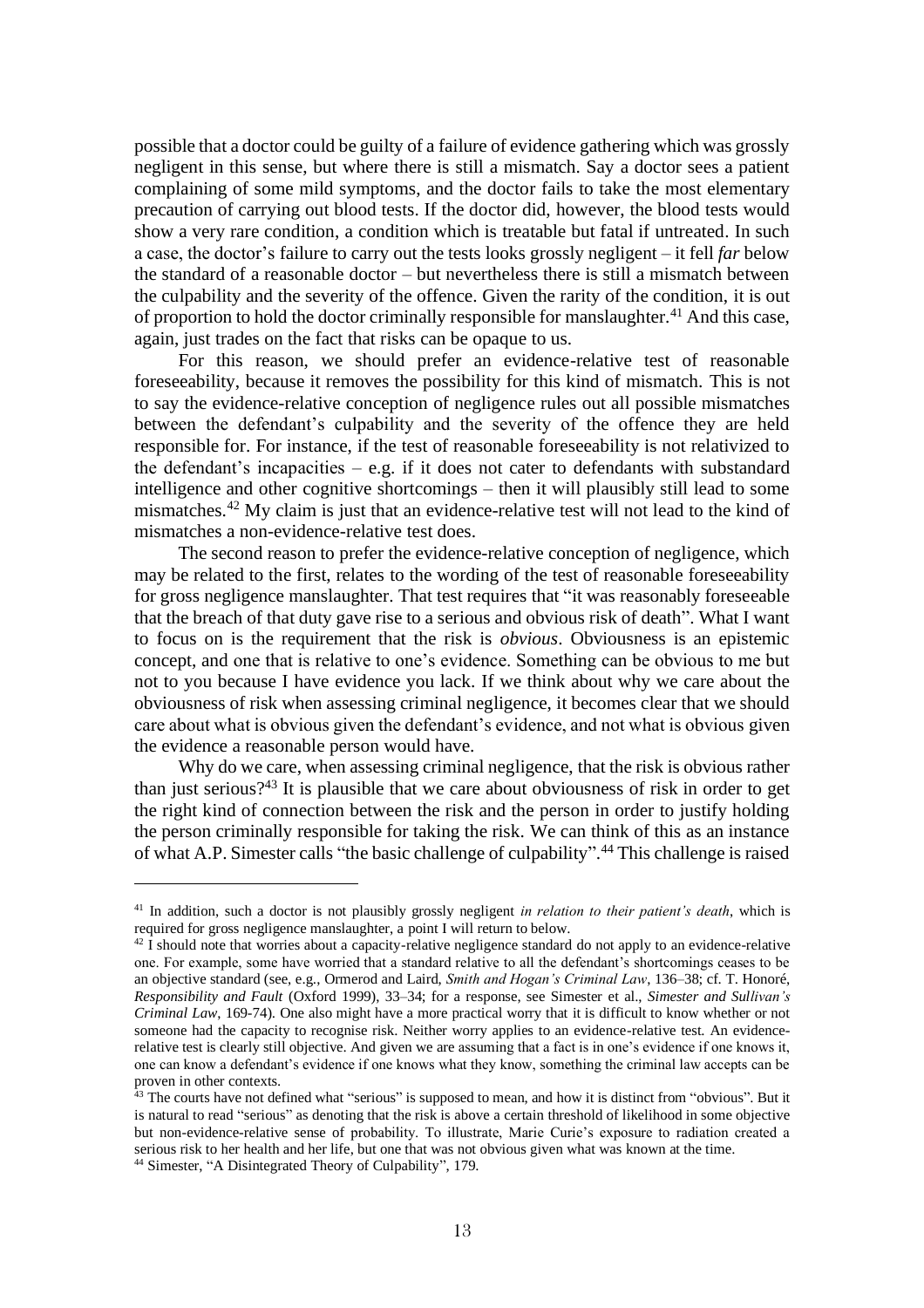by the fact that culpability requires more than just a bad act. We need, as Simester puts it, "to trace our negative evaluation of φing back to D, the person who does it", and justify the "evaluative link between act and defendant – that link which allows us to transmit judgments of the deed across to the person". 45

Obviousness of risk helps answer this challenge because it connects the risk to the person in the right kind of way, i.e. it explains why the badness of the risk-taking speaks badly of the person who takes the risk. Obviousness does this because risks that are just serious – and not obvious – might not speak badly of the person who takes them. We can see this by looking at unforeseeable serious risks. Consider, for example, a doctor who prescribes some medicine which causes a life-threatening allergic reaction in their patient, but an allergic reaction they had no reason to suspect would occur when they prescribed the medicine. In prescribing the medicine, the doctor takes a serious risk, but that risk does not speak badly of him, plausibly because the risk was not obvious.

Now if we care about the obviousness of risk for this reason – because it explains why the badness of the risk-taking speaks badly of the defendant – then should we care about whether the risk was obvious given the evidence the defendant in fact had? Or should we care about whether the risk would be obvious given the evidence a reasonable person would have had, but which the defendant may lack? The former option looks much more plausible. The latter option – of focusing on what would be obvious given the evidence of a hypothetical reasonable person – does not provide a plausible explanation of why the badness of risk-taking speaks badly of the person who takes it. This is because the defendant may lack some evidence of serious risk because of a relatively minor failure of evidence gathering, as was the case in *Rudling* and *Rose*. The risks the defendants took in these cases may speak badly of them to *some* degree. But given the evidence the defendants lacked, there does not seem to be the right kind of connection between *the risk of death* and the defendants for *that* risk to speak badly of them. So it is inappropriate to hold such defendants criminally responsible for causing the risk of death. Therefore, the reason why we care about the obviousness of risk when assessing criminal negligence favours the evidence-relative conception.

Those are the two reasons why we should favour the evidence-relative conception of negligence. As I mentioned in passing, they may well be related. The first reason to favour an evidence-relative conception of criminal negligence was that a non-evidencerelative conception is apt to lead to mismatches between a defendant's culpability and the severity of the offence they are convicted of in cases where risks are opaque to the defendant. The second reason I have given plausibly explains why cases of opaque risks lead to such mismatches. They do so because when it is opaque to you that you are taking a risk, there is not the right connection between you and the risk you are taking for it to speak badly of you. This will clearly be the case if the offence gets its seriousness from something – such as the victim's death in manslaughter – the risk of which would only be obvious to you if you had more evidence.

I will now move on to consider two further objections Laird raises against the evidence-relative test of reasonable foreseeability. Laird's first objection is that the decision in *Rose* means, paradoxically, that one escapes liability for more serious breaches of one's duty of care:

<sup>45</sup> Ibid., 179–80.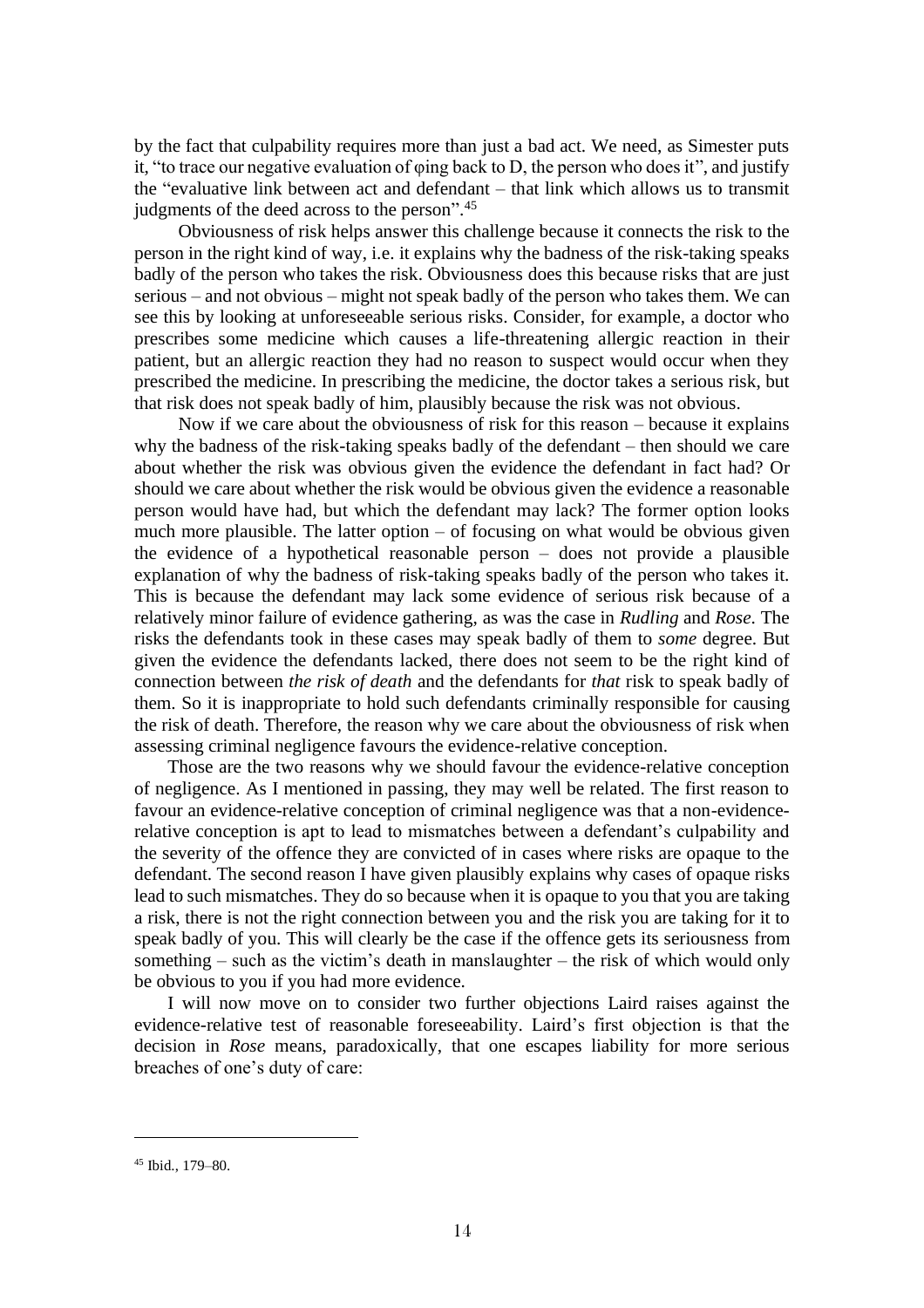As a result of the court's analysis in *Rose*, the more egregious the defendant's breach of duty, the less likely it is that he or she will be guilty of gross negligence manslaughter. To put the point another way, the optometrist who carries out an examination of the internal eye, but fails to perceive the obvious symptoms of hydrocephalus may be guilty, but the optometrist who fails even to attempt an examination of the internal eve will not commit the offence. All things being equal, surely the latter is more culpable than the former?<sup>46</sup>

Laird's suggestion – that an optometrist who fails to carry out a test is more culpable, all else equal, than one who fails to recognise what a test indicates – has an initial ring of plausibility. But on further examination, it does not seem to be true. Whether such an optometrist is more culpable looks like it varies depending on further features of the case in question. Crucially, it varies depending on the strength of evidence that would result from the test. In a case in which a defendant, because of a relatively minor failure of evidence gathering, lacks evidence which would clearly indicate a risk of death – as was the case in *Rose* – then it is not clear that the optometrist who failed to carry out the test would be more culpable. On the other hand, in a case in which the test would not result in clear evidence of a risk of death, it is definitely possible that the defendant who fails to carry out the test is more culpable. But this does not support Laird's objection, for a couple of reasons. Firstly, it would just be one case in which failing to carry out a test would be more culpable. It does not establish the general claim that failing to carry out a test is more culpable, all else equal, than failing to recognise what a test indicates. Secondly, in the latter kind of case *neither* optometrist would be guilty of gross negligence manslaughter because for neither of them would there have been a serious and obvious risk of death.

Furthermore, even if we grant that Laird is correct that someone who fails to carry out a test is more culpable, we still have to ask if they are more culpable *with respect to causing death* (assuming, as in *Rose*, the failure to carry out the test causes the patient's death). The optometrist who fails to carry out the test may well be more culpable with respect to carrying out their professional duties and may well be a worse optometrist. But it is a distinct question whether they are more culpable with regards to causing death, and it is only culpability with regards to causing death which is relevant if this culpability is supposed to ground a gross negligence manslaughter conviction. And it is not plausible that the optometrist who fails to carry out the test is more culpable with regards to causing death, if the risk of death was in no way obvious prior to carrying out the test.

Laird's second objection is that the evidence-relative conception creates "a perverse incentive for those who owe a duty of care to another to do as little as possible to discharge it and in so doing avoid potential criminal liability", and suggests that "it is not inconceivable that a landlord might decide not to provide his tenants with a carbon monoxide detector so that he remains ignorant should gas ever leak from the boiler".<sup>47</sup>

This issue of perverse incentives has, in my view, been convincingly answered by Findlay Stark, who gives three possible replies.<sup>48</sup> Firstly, perverse incentives can plausibly be eliminated by means other than the prospect of a gross negligence

<sup>46</sup> Laird, "The Evolution of Gross Negligence Manslaughter", 8; also see Laird, "*R. v Rose* (Case Comment)", 79–81.

<sup>47</sup> Ibid., 8–9.

<sup>48</sup> F. Stark, "In Praise of *Rose*" (2019) Arch. Rev. 7, 9.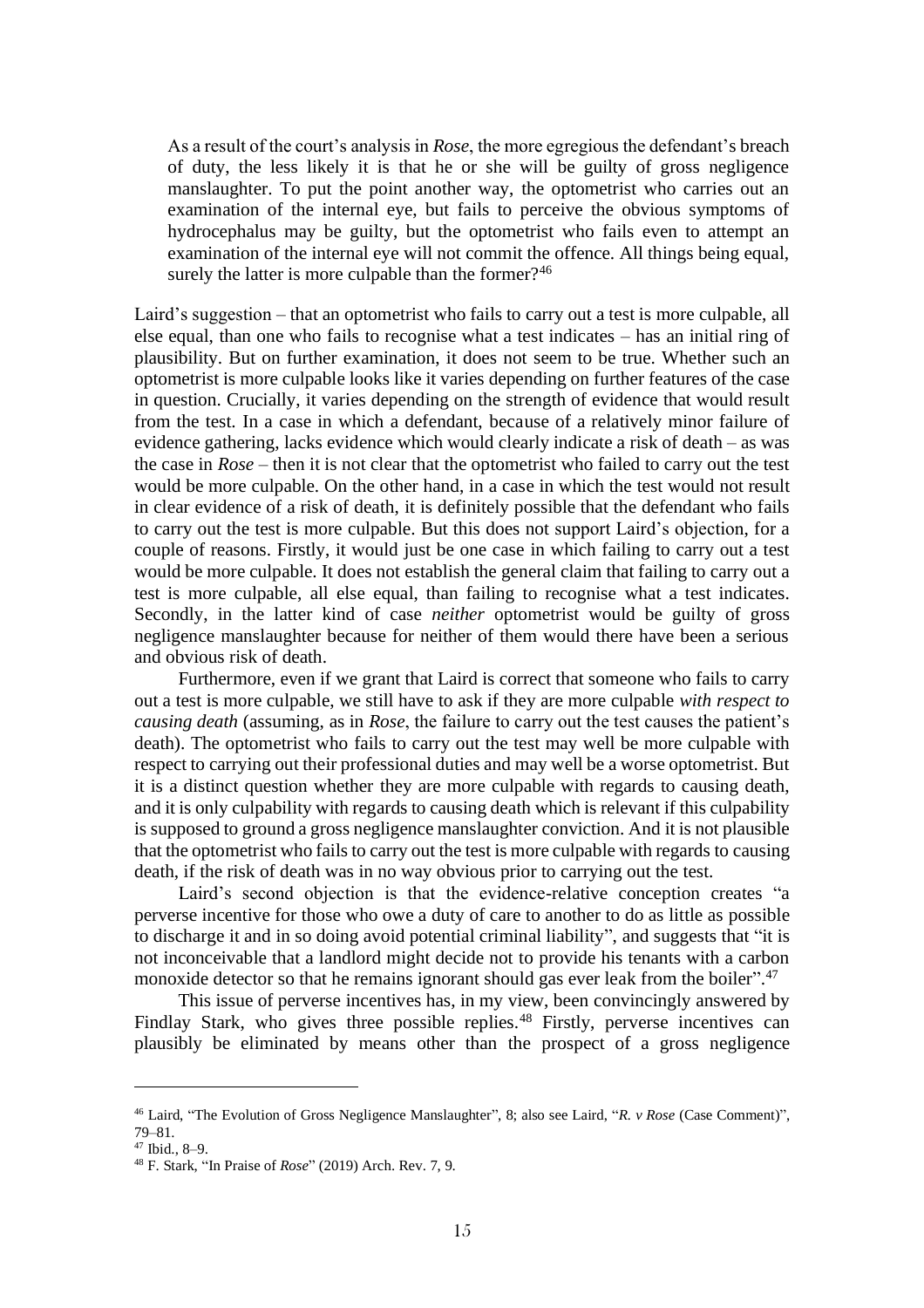manslaughter conviction, such as regulatory measures or civil liability. Secondly, there is the possibility of creating specific criminal offences relating to particular failures of investigation as alternatives to manslaughter. Thirdly, Laird's landlord looks like he is wilfully blind – i.e. someone who deliberately refrains from investigating in order to remain ignorant – which means that he would not escape liability even given the test put forward in *Rose*.

It is worth briefly unpacking this third response, as the possibility of wilful blindness playing this role was hinted at in *Rose*, <sup>49</sup> and explicitly recognised in the subsequent case of *R. v Winterton*. <sup>50</sup> The doctrine of wilful blindness holds that a defendant can be treated as if he knew that something is the case if he "deliberately shut his eyes to the obvious or refrained from enquiry because he suspected the truth but did not have his suspicions confirmed".<sup>51</sup> Appeals to wilful blindness typically occur when knowledge is the requisite mens rea for an offence, but the court in *Rose* and *Winterton* recognised that this rule could also be applied to a defendant's knowledge in relation to the test of reasonable foreseeability in gross negligence manslaughter. In other words, whether a risk was reasonably foreseeable should not just be assessed given the facts the defendant knows, but also the facts they are wilfully blind to; such facts should be treated as among the defendant's possessed evidence, as I have been putting it. If we apply this to Laird's landlord who decides "not to provide his tenants with a carbon monoxide detector so that he remains ignorant should gas ever leak from the boiler", such a person plausibly meets the conditions for being wilfully blind to the fact that there is a gas leak, so can count as knowing this. For such a defendant, we can then ask, given that there was a carbon monoxide leak, was a serious and obvious risk of death reasonably foreseeable, to which the answer would probably be "yes".

I should also note that allowing in evidence the defendant is wilfully blind to is consistent with reasons I have given to prefer the evidence-relative view. I firstly suggested that considering all the evidence the reasonable person would have creates the possibility for mismatches between the defendant's degree of culpability and the severity of the offence we hold them responsible for. The same is not the case if we include evidence the defendant is wilfully blind to, at least if the wilful blindness doctrine justified more generally.<sup>52</sup> If the wilful blindness doctrine is justified, being wilfully blind to evidence that indicates a serious and obvious risk of death involves greater culpability than lacking evidence merely because one negligently breached a duty of care. Secondly, I argued that a non-evidence-relative test of reasonable foreseeability does not establish the requisite connection between the risk and the defendant to explain why the badness of the risk-taking speaks badly of them. There is not the same issue with including evidence the defendant is wilfully blind to. This is because a wilfully blind defendant's suspicion of the relevant fact (e.g. the landlord's suspicion of a gas leak), along with their deliberately remaining ignorant, connects them to the risk in a way that explains why the badness of the risk speaks badly of the defendant. We should, therefore, favour a test of reasonable foreseeability which is relative to the evidence possessed by the defendant *and* evidence they are wilfully blind to.

<sup>49</sup> *Rose* [2018] Q.B. 328, 353.

<sup>50</sup> [2018] EWCA Crim 2435, [2019] Crim. L.R. 336, at [27].

<sup>51</sup> *Westminster City Council v Croyalgrange Ltd* [1986] 1 W.L.R. 674, 684.

<sup>52</sup> For discussion of how to justify the doctrine, see A. Sarch, *Criminally Ignorant: Why the Law Pretends We Know What We Don't* (Oxford 2019), chs. 3–4.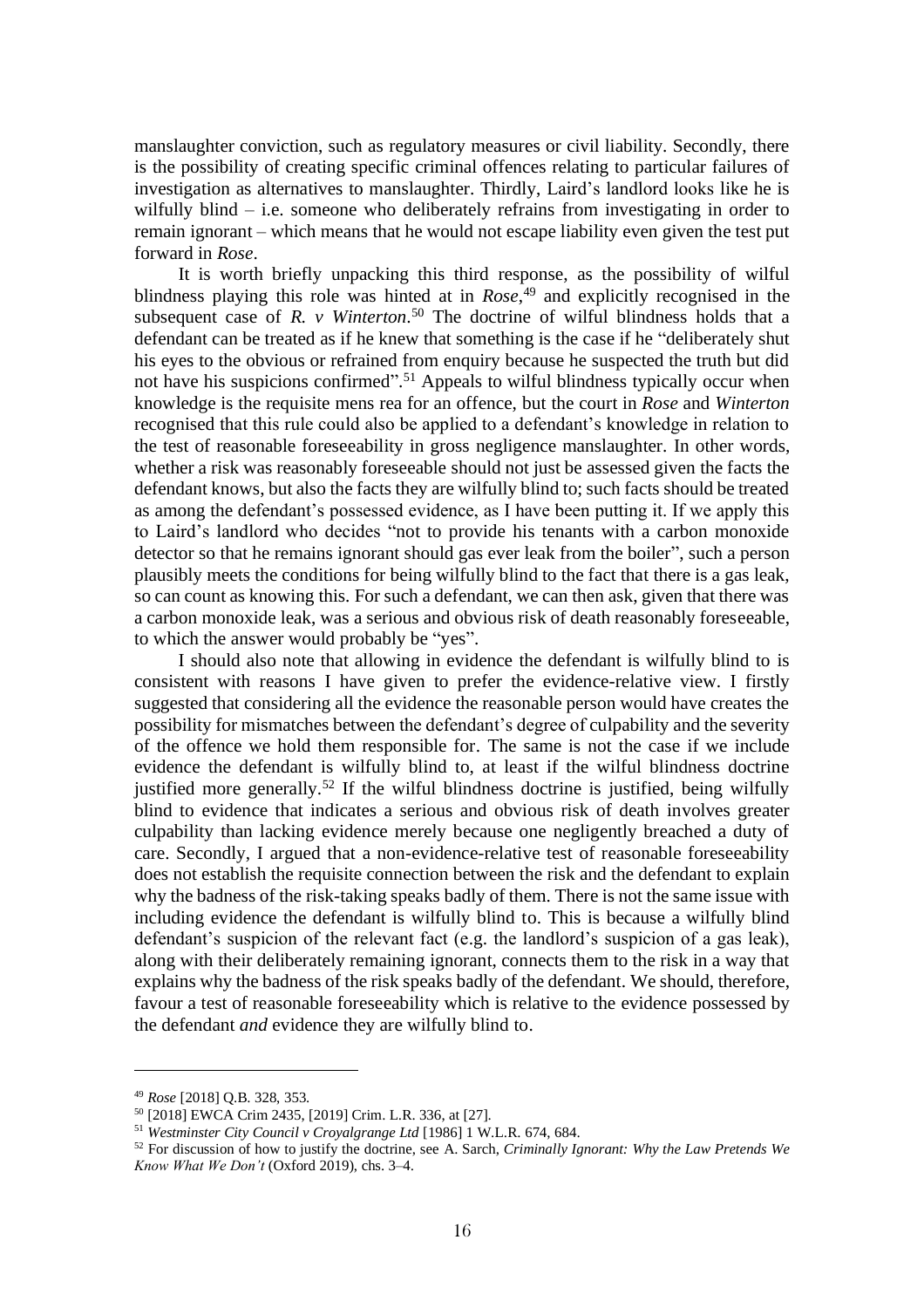Now I have argued this in relation to the test of reasonable foreseeability in gross negligence manslaughter. But the reasons for favouring it in that case apply more generally to other instances of criminal negligence. <sup>53</sup> The first reason, again, was that a non-evidence-relative negligence standard leads to mismatches between the defendant's degree of culpability and the severity of the offence they are responsible for. This is also true in relation to other offences.

To show this it will be helpful to return to what I said above about what makes manslaughter as serious an offence as it is. I said that manslaughter gets its severity, in large part, from results, i.e. the victim's death. And because a risk of death can be opaque to one, one can lack what would be obvious evidence of a risk of death through a relatively minor failure of evidence gathering. This means that an evidence-relative test is apt to lead to manslaughter convictions where there does not look like there is culpability sufficient for such a serious offence as manslaughter.

Parallel reasoning also applies to other offences of negligence. Some other offences of negligence do not get their seriousness from results, but from other features about which we can say much the same. Some get their severity from circumstances, such as sexual offences like rape or sexual activity with a child, which are wrongs because of circumstances, i.e. the lack of consent or the victim's age. Others, such as dangerous driving, get their severity from the mere fact that they create the risk of some results. The wrong in the offence of dangerous driving seems to be just that one's driving creates a danger of injuring people or seriously damaging property.<sup>54</sup> But with each offence, when committed negligently, the defendant is culpably linked to these results or circumstances by a failure to be aware of a risk of them; or, with dangerous driving, they are culpably linked to a risk by a failure to be aware of it. This means that a non-evidence-relative negligence standard will is apt to lead to mismatches in these cases too. This is because the different offences get their seriousness from some feature, the risk of which may only be obvious if the defendant had more evidence, evidence the defendant may lack because of a relatively minor failure of evidence gathering. This means that we can expect a nonevidence-relative conception of negligence to create the kind of mismatches I have been highlighting quite generally.

The second reason I gave in favour of the evidence-relative conception of negligence was that that a non-evidence-relative test of reasonable foreseeability does not establish the requisite connection between the risk and the defendant to explain why the badness of the risk-taking speaks badly of them. This also applies to other offences of negligence. A non-evidence-relative test did not establish the requisite connection between the defendant and the risk because risks can be opaque to us and a serious risk may not speak badly of a person if it is not obvious given their evidence. And all kinds of risk can be opaque to us, not just risks of death. So this second reason also applies not just to manslaughter, but more generally to other offences of negligence.

We can make these points less abstract by illustrating how cases of the structure of *Rose* and *Rudling* can occur in relation to another offence of negligence, dangerous driving. Let us say that a student is sleeping underneath your car after a very heavy night out. Incidentally, your tyres are grossly underinflated; underinflated to such a degree that

<sup>&</sup>lt;sup>53</sup> I do not think the same considerations will apply to negligence in tort, as a tort liability does not require the same kind of culpability or fault.

<sup>&</sup>lt;sup>54</sup> The offence does not require that anyone actually be injured or any property actually be damaged. See the Road Traffic Act ss. 2A(1)-(3).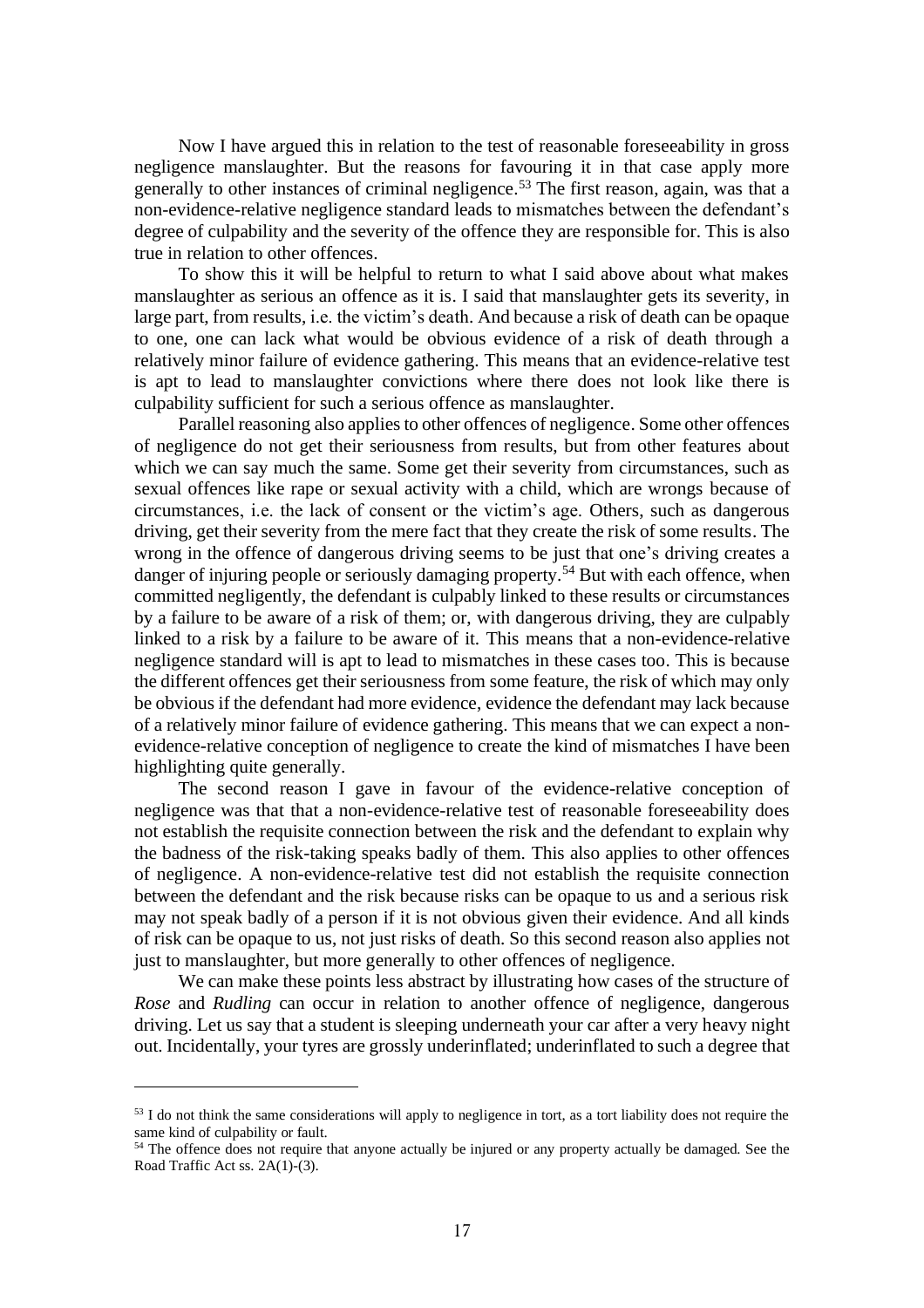driving with such tyres plausibly falls far below what is expected of a careful and competent driver, and it would obvious to a careful and competent driver that such tyres need to be inflated. If you had pumped the tyres up, you would have noticed the sleeping student, but you are in a rush so do not inflate them. You start the car and drive off, narrowly missing the sleeping student. Here you lack evidence of a risk of injuring someone because of a relatively minor failure. A non-evidence-relative conception of negligence, if applied consistently, would mean you commit the offence of dangerous driving. Your driving is dangerous to the student, and this would be obvious to careful and competent driver, because they would have checked the tyres and noticed the student. But convicting you of dangerous driving looks out of place; there would be a mismatch between your culpability and the seriousness of the offence. It also does not look like there is the requisite connection between you and the relevant risk  $-$  i.e. the risk of injuring someone – such that the badness of the risk speaks badly of you. So we should also prefer an evidence-relative negligence assessment in relation to this offence.

I have had to come up with a somewhat fanciful case to illustrate how the kind of mismatch I have been highlighting could occur with dangerous driving. I do not think that any real-life prosecutors or juries would judge in such a case that it would have been obvious to a careful and competent driver that your driving would dangerous. But the question is why. I would suggest that it is because our assessments of obviousness are implicitly relativized to the defendant's evidence, a relativization only made explicit with manslaughter following *Rudling* and *Rose*.

It is also worth noting that the kind of mismatch I have been highlighting will be much more likely to occur in relation to gross negligence manslaughter, and especially in the medical context, than in relation to other offences, because that context is one in which one can most frequently lack evidence of serious risks because of failures of evidence gathering. Such cases will also be much *less* likely to occur in the context of, for example, sexual offences. This is because sexual situations do not involve the same wide range of evidence gathering as the medical context. Instead, in relation to sexual offences, there is a limited set of relevant questions, namely those of consent and age, questions for which there are fairly standard, straightforward ways of answering, e.g. reading behavioural cues or asking if there is doubt. This contrasts with the medical context where there are a wide range of different evidence-gathering tasks a doctor can carry out, many of which could turn out to produce evidence of serious conditions that could not have been predicted in advance of the test, which makes cases of the structure of *Rudling* and *Rose* more likely. Nevertheless, such cases are theoretically possible in relation to any offence that can be committed negligently, given that all kinds of risk can be opaque to us. And this means that the same kinds of reasons I have given also support an evidence-relative test in other instances of negligence.

## VI. WHY THIS UNDERMINES THE INDIRECT APPROACH TO CRIMINAL NEGLIGENCE

With the evidence-relative conception defended, I can now explain why it undermines the indirect approach to criminal negligence. Essentially the problem with the indirect approach is that it cannot explain why criminal negligence assessments should be evidence-relative. And given that criminal negligence assessments should indeed be evidence-relative, this amounts to a reason to reject the indirect approach.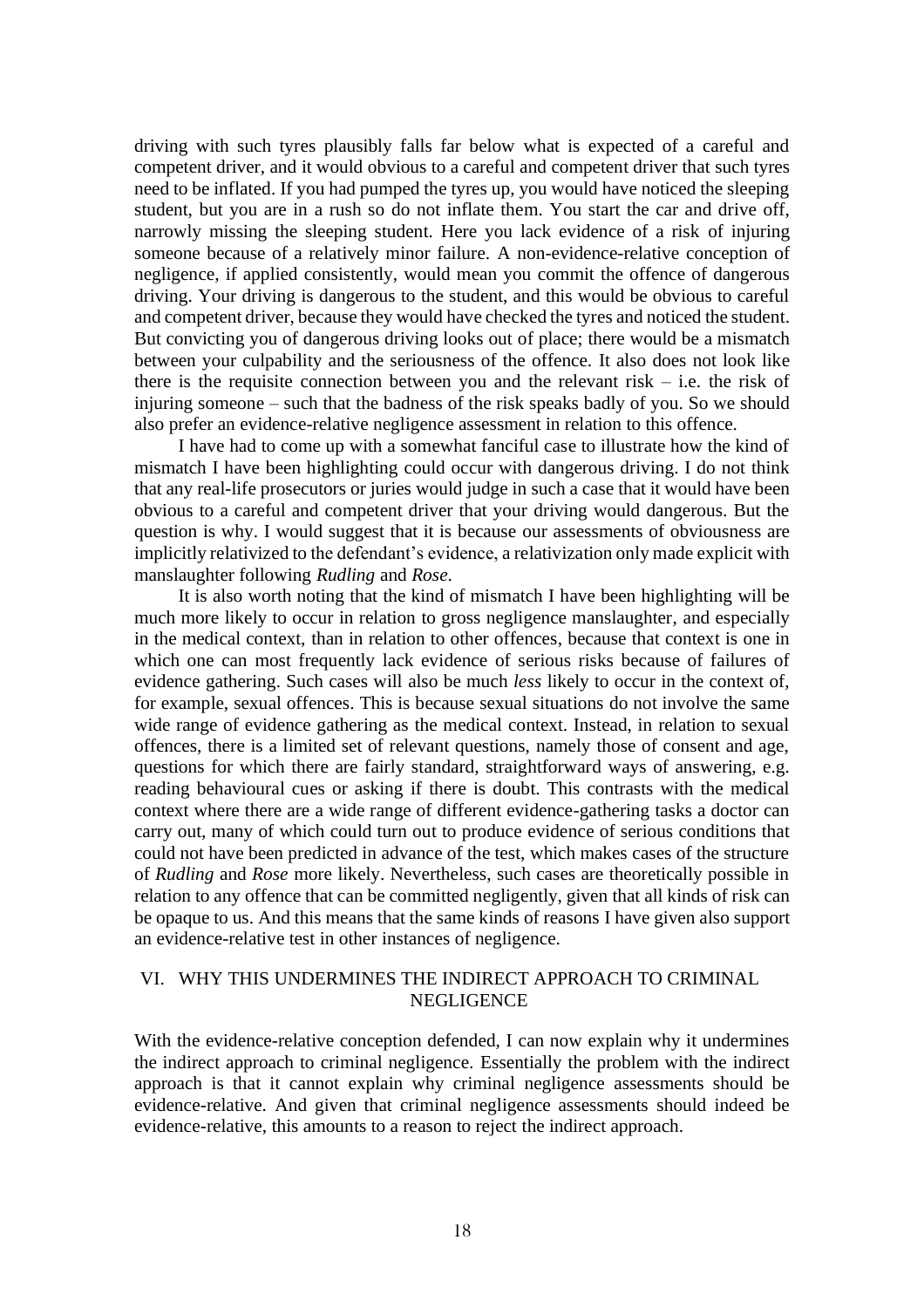The indirect approach, recall, claims that the culpability in criminal negligence is to be found in tracing the defendant's unawareness of the relevant risk back to prior culpable actions which led to that lack of awareness. This kind of approach cannot, I will now argue, explain why we would exclude failures of evidence gathering from assessments of negligence.

If the justification for the evidence-relative conception of criminal negligence that I have given is on the right lines (even vaguely), then failures of evidence gathering should be excluded because they are insecure grounds of culpability. Failures to recognise risks, *given one's evidence*, on the other hand, are not similarly insecure grounds of culpability, and so should be included in assessments of criminal negligence.

The problem for the indirect approach is that it cannot explain why failures of evidence gathering are insecure grounds of culpability. And it cannot explain why failures of evidence gathering are *less* secure grounds of culpability than failures to recognise risk *given one's evidence*. The reason why is because gathering evidence, recall, is just one kind of awareness-influencing action among others. The other kinds of awareness-influencing action we canvassed above were a) influencing our cognitive mechanisms, b) inculcating epistemic virtues and eliminating epistemic vices, and c) mental actions.

If the evidence-relative conception of negligence is correct, the defender of the indirect approach is going to have to argue that gathering evidence is a less secure ground of culpability than other kinds of awareness-influencing action. Because, given the indirect approach to negligence, it would only make sense to exclude failures of gathering evidence from consideration if gathering evidence were a less secure ground of culpability than other kinds of awareness-influencing action.

The trouble is that it looks difficult for the defender of the indirect approach to defend the claim that gathering evidence is a less secure ground of culpability than other kinds of awareness-influencing actions. The only obvious way for them to defend this claim would be to argue that other kinds of awareness-influencing actions are easier ways of influencing what one is aware of than gathering evidence. But this does not look like it is the case. If we look at the other kinds of awareness-influencing actions, they do not look like easier ways of influencing what we are aware of than gathering evidence. Influencing our cognitive mechanisms – doing things to, e.g., improve one's eyesight or reasoning ability – look like *harder* ways to influence what one is aware of than gathering evidence. The same is true of inculcating epistemic virtues and eliminating epistemic vices. Insofar as we can take steps to, e.g., try to be less gullible, it is really hard, and definitely harder than gathering evidence as a way of influencing what we are aware of.

Mental actions, such as directing one's attention, might initially seem like a more plausible avenue. In some respects, they do seem to be an easier way of influencing one's awareness than gathering evidence, in that they can be done "from the armchair". But I do not think appealing to mental actions can sustain the claim the defender of the indirect approach needs, namely that gathering evidence is a less secure ground of culpability. Firstly, mental actions like directing one's attention, despite the fact they can be done from the armchair, are not obviously an easier way to influence awareness than gathering evidence in any systematic way. Secondly, and more importantly, it is plausible that the vast majority of omissions to carry out the relevant mental action  $-$  e.g. failures to pay enough attention, to think before acting, or to remind oneself what one needs to do – are *inadvertent* omissions. And if they are inadvertent omissions, they will not be able to ground culpability for negligence in a way that helps deal with sceptical worries about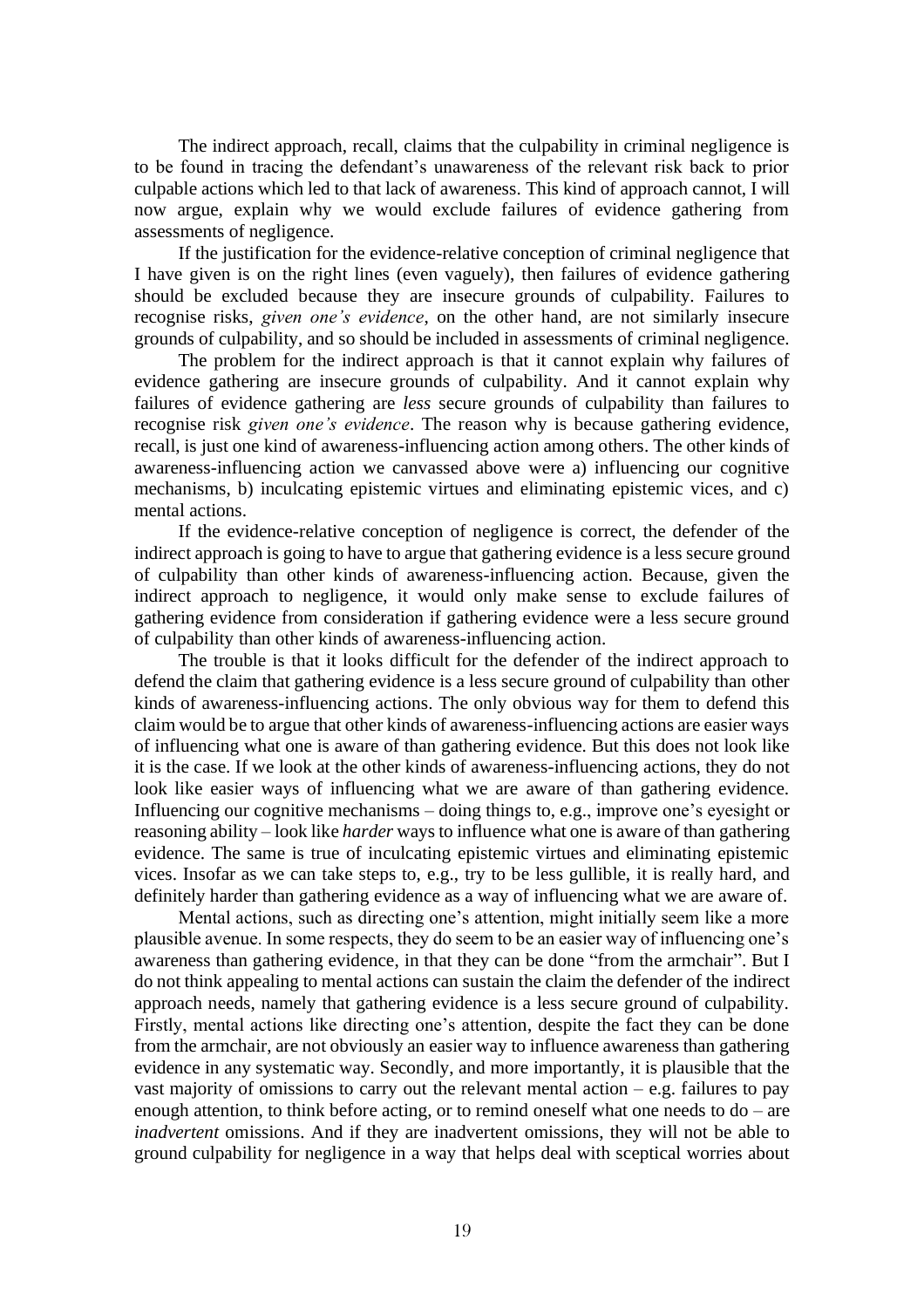criminal negligence liability. For this reason, I suspect that it is an illusion that mental actions could have much explanatory potential in this context.

Gathering evidence does *not*, therefore, look like a more difficult way of influencing what one is and is not aware of. So it does not seem that the indirect approach can explain why failures of gathering evidence are an insecure ground of culpability. And this means the indirect approach cannot account for why criminal negligence assessments should be evidence-relative.

Now one may object at this point that, because I appealed to wilful blindness in the previous section, I have allowed tracing to play some explanatory role in explaining negligence assessments. This is because wilful blindness involves a kind of tracing, as it is an instance of the culpability of one's ignorant conduct being explained by one's earlier culpable action of failing to investigate.

I grant that this involves tracing playing some role in some cases. But this does not undermine the key claim I am defending, because it is still the case that the tracing alone cannot explain our negligence assessments in the relevant cases of wilful blindness. In a case when someone is wilfully ignorant of a relevant fact, such as Laird's landlord who was wilfully blind to the fact that there was a gas leak, appealing to the doctrine of wilful blindness just involves considering one additional fact – the fact that there was a gas leak – alongside the rest of the landlord's possessed evidence. It does not involve considering all the evidence the landlord should have and could have had. And the indirect approach still has difficulty explaining why our assessment should be like this. Given that gathering evidence looks like an easier way of influencing what one is or is not aware of than other kinds of awareness-influencing action, if the indirect approach were correct, we should expect to include all the evidence the landlord should have and could have had in our negligence assessment. But we do not. So even if some appeal to tracing is made in cases which involve this kind of wilful blindness, they are still not cases where tracing alone can explain the agent's culpability.

We should therefore conclude that if the evidence-relative conception of criminal negligence is correct, as I have argued it is, we should reject the indirect approach to negligence. Criminal culpability for negligence is either direct, and does not need to be traced back to prior action, or holding people criminally responsible for negligence is uniustified.

With the objection to the indirect approach to negligence now completed, it will be helpful to reiterate how it differs from the typical objection to tracing accounts one finds in the literature. The typical objection involves putting forward putative cases of culpable negligence which cannot be traced back to culpable action, thus showing that tracing is insufficient to explain all instances of culpable ignorance. The objection I have made differs because I have shown that the indirect approach cannot why explain negligence assessments should be evidence-relative. As negligence assessments quite generally should be evidence-relative, this means that tracing is insufficient to explain negligence assessments quite generally. In other words, tracing is insufficient to explain *any* instance of culpable negligence. There are no "tracing cases" of negligence, if by this we mean cases of culpable negligence that can be explained by tracing alone.

### VII. CONCLUDING THOUGHTS: HOW FAR TO GENERALISE?

I mentioned above that an indirect approach to criminal negligence is an instance of the more general category of an indirect approach to inadvertent culpable ignorance. If the